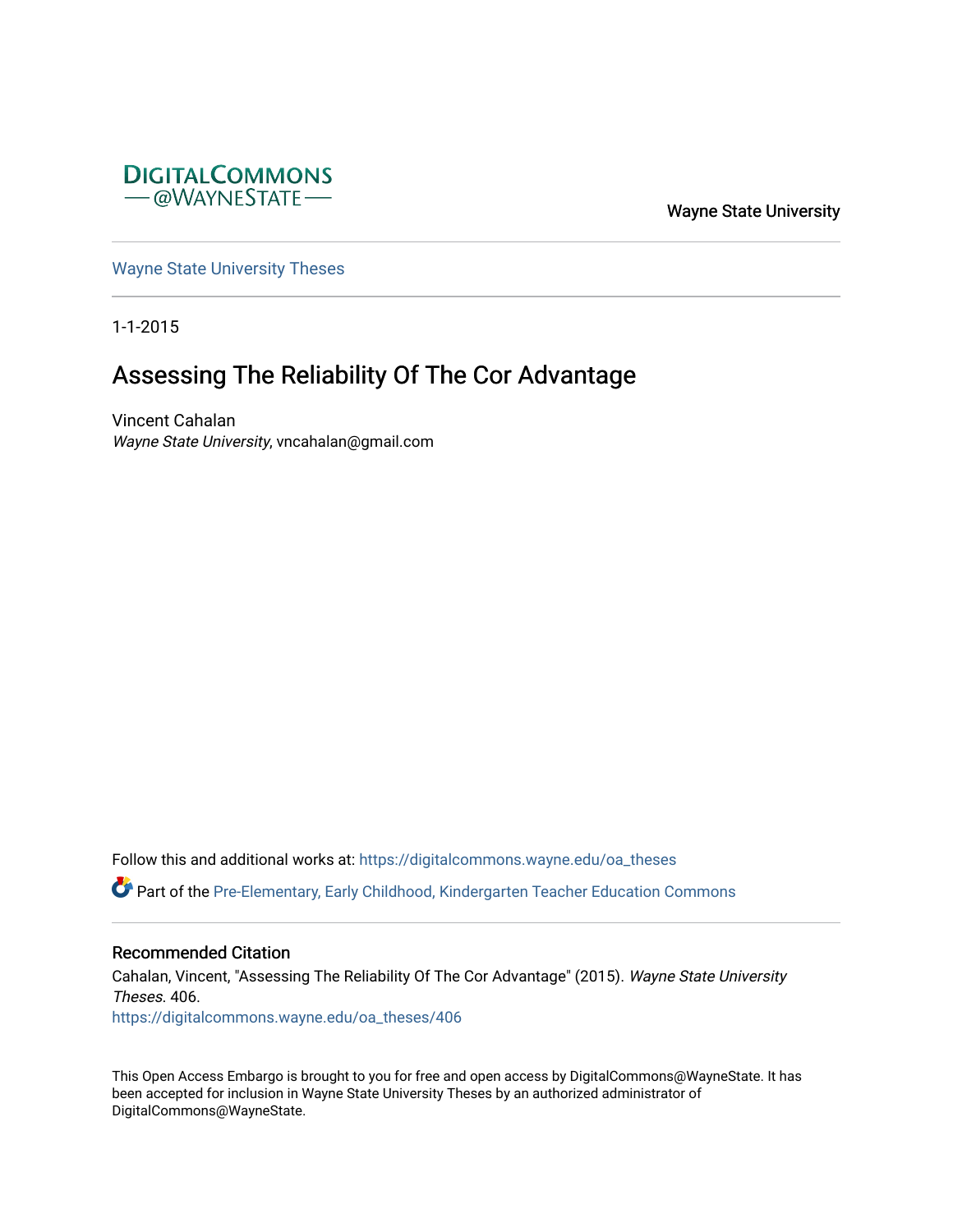## **ASSESSING THE RELIABILITY OF THE COR ADVANTAGE**

by

## **VINCENT CAHALAN**

## **THESIS**

Submitted to the Graduate School

of Wayne State University,

Detroit, Michigan

in partial fulfillment of the requirements

for the degree of

## **MASTER OF EDUCATION**

2015

MAJOR: EDUCATIONAL EVALUATION AND

RESEARCH

Approved By:

Advisor Date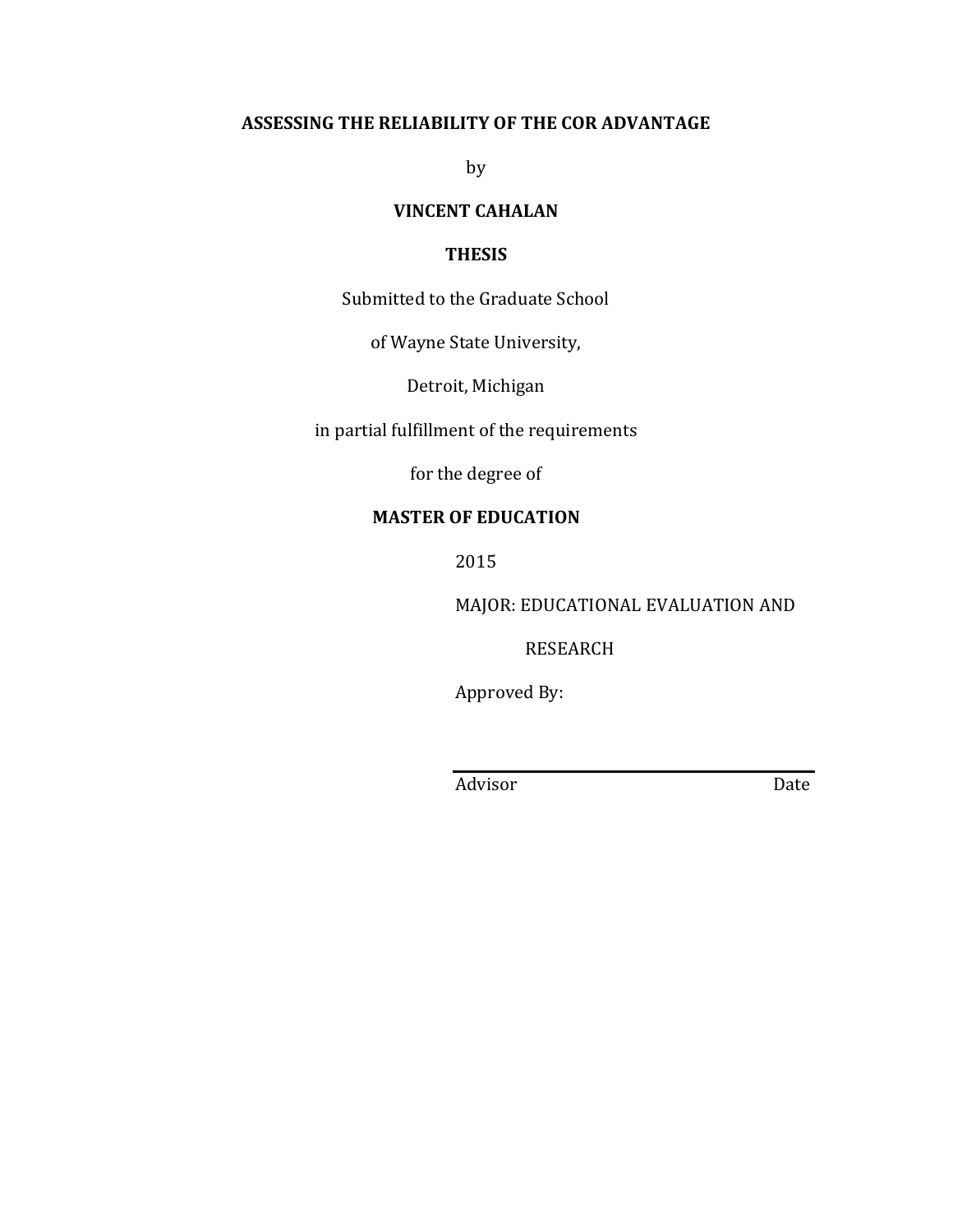## **TABLE OF CONTENTS**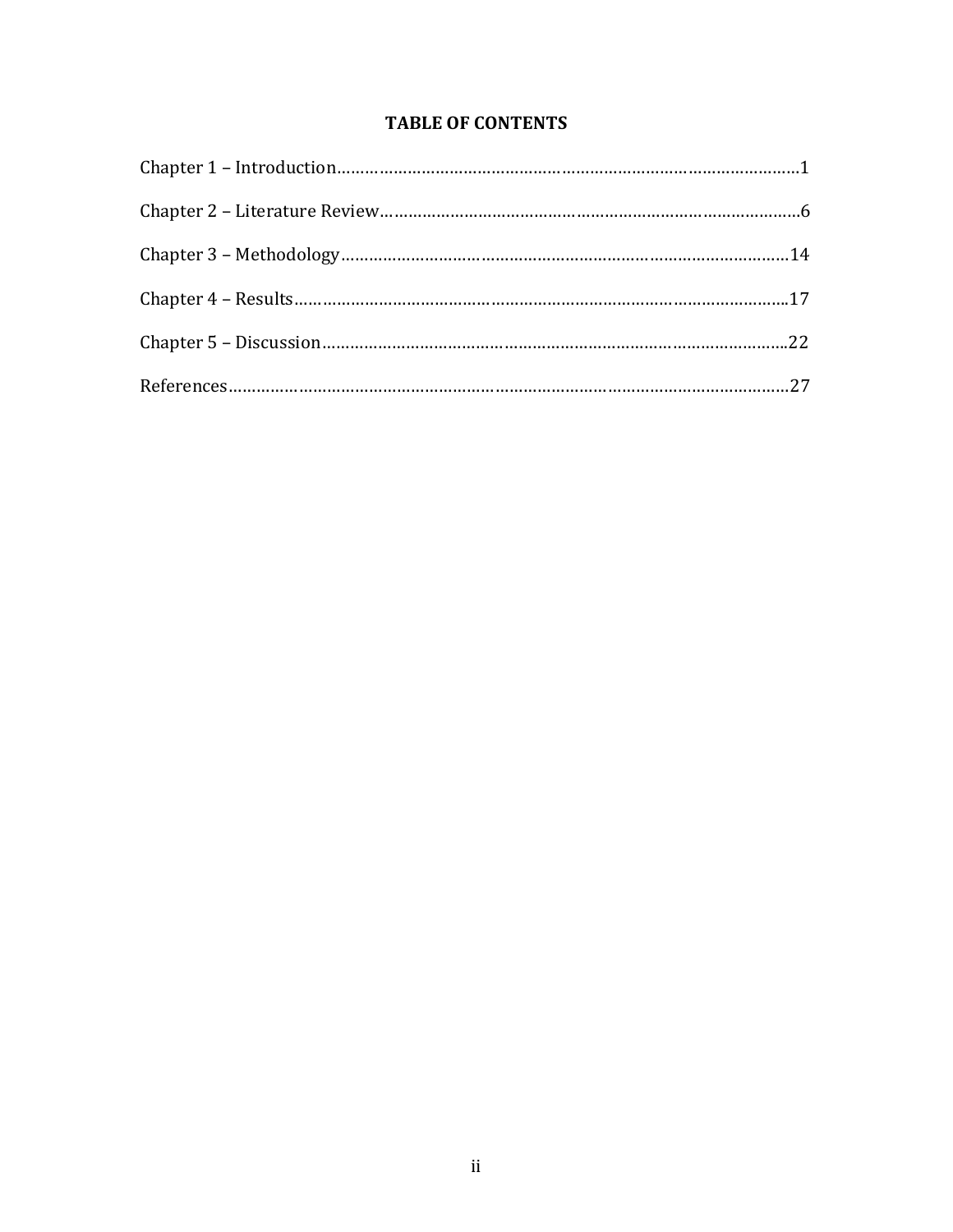## **LIST OF TABLES**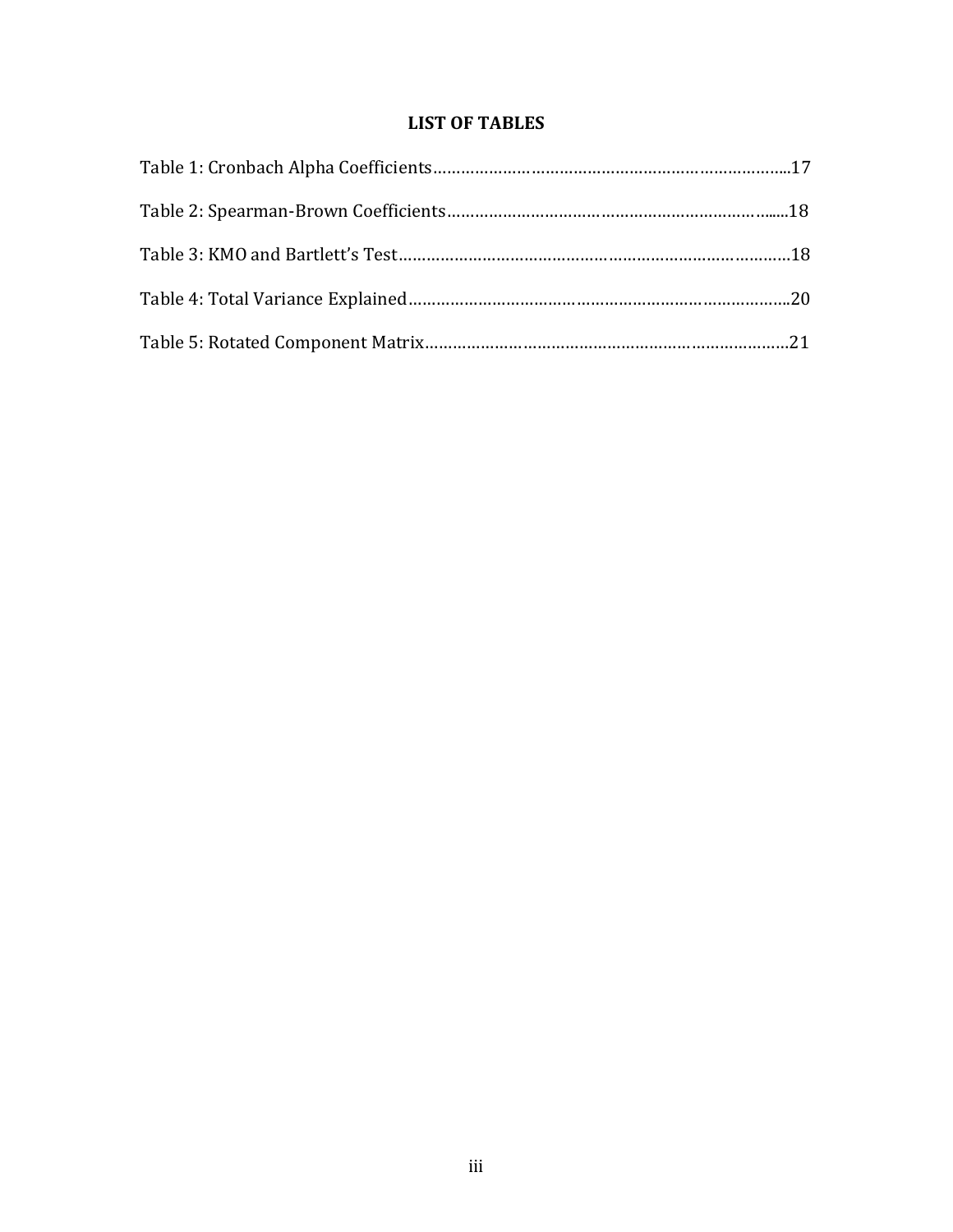## **LIST OF FIGURES**

|--|--|--|--|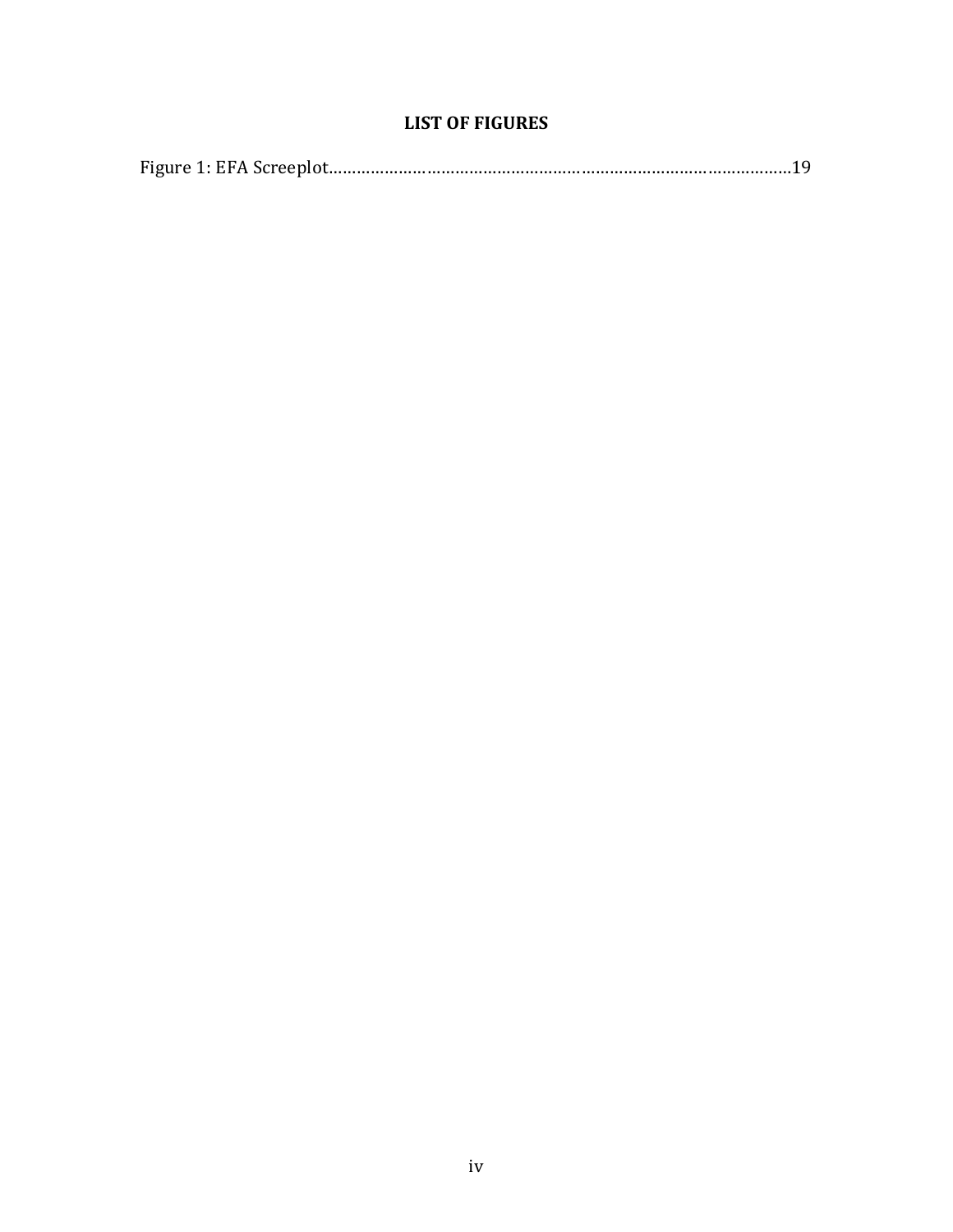## **CHAPTER 1**

## **INTRODUCTION**

## **Background Information**

In 1993, the HighScope Educational Research Foundation developed the Child Observation Record (COR) to assess the outcomes of the HighScope Preschool Curriculum (Schweinhart, McNair, & Larner, 1993). Over the course of its development, it was rewritten for programs by persons either trained or untrained in the HighScope Curriculum. It is an objectively scored, observation-based instrument in which assessors spend a few minutes a day recording anecdotes of significant instances of children's activities. These anecdotes are then given a numeric value after being categorized and scored based on the different COR dimensions and items that represent multiple areas of child development. This information is then compiled in order to provide an all-inclusive depiction of individual child developmental gains as well as group and classroom progression. The six developmental domains represented in the COR were:

- 1. Initiative (4 items)
- 2. Social relations (5 items)
- 3. Creative representation (3 items)
- 4. Music and movement (4 items)
- 5. Language and literacy (6 items)
- 6. Logic and mathematics (8 items)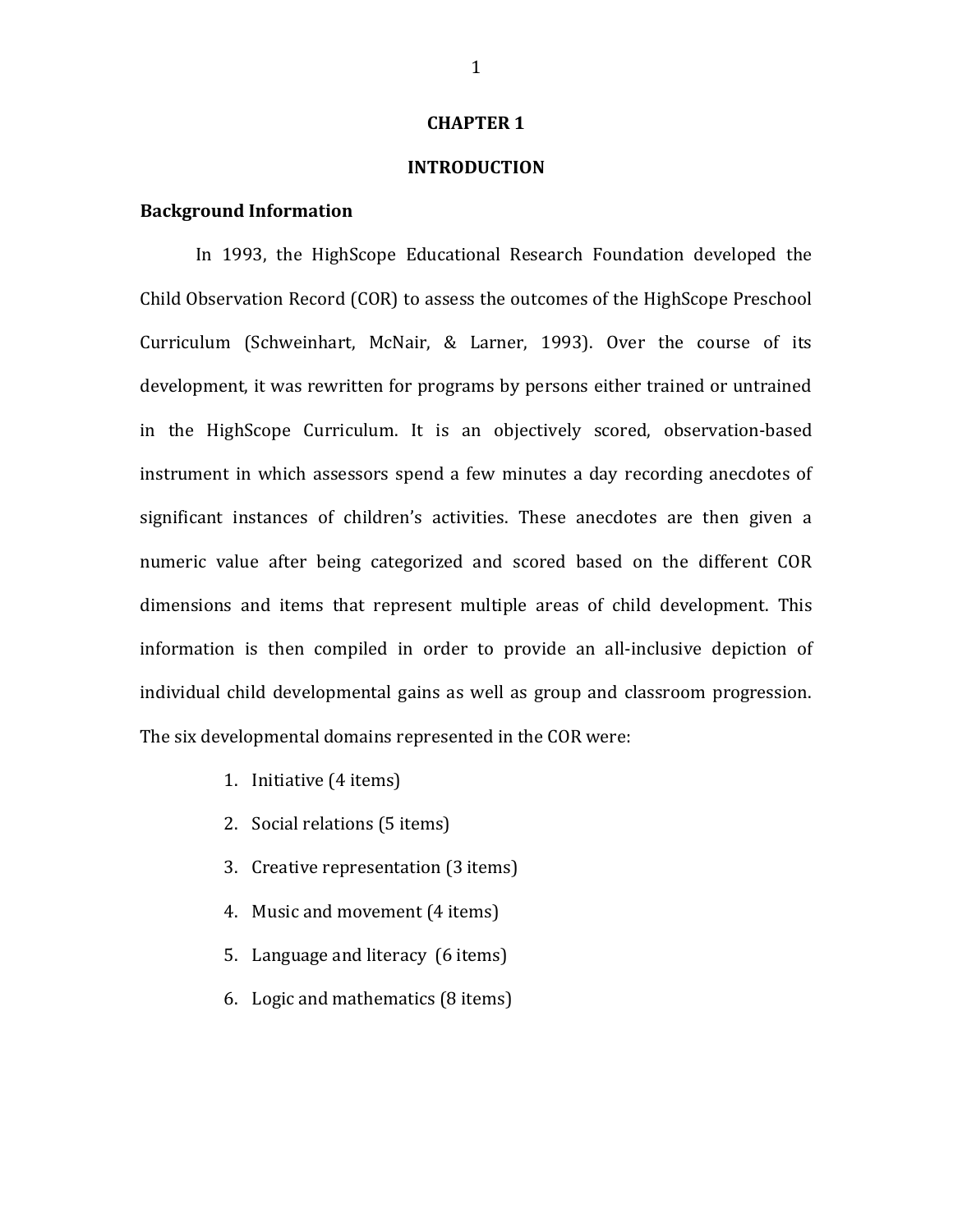HighScope released a revised second version of the COR in 2003, which included a few important differences from the original COR. A major change was that the COR items were updated to reflect the current standards that reflected important areas of development. The original six categories that reflected these areas in the original COR remained the same with the exception of *language and literacy* and *mathematics and science* (previously *logic and math*). Items were added to these two domains in order to more accurately represent literacy, math and science foundations (Neill, 2004). Another important revision to the COR was that the lowest skill point, assigned by the assessor, was changed to "basic exploration" from its previously known "not yet demonstrating" (HighScope, 2003, p. 1) a specific skills. The number of items was changed from 30 to 32 items on the final revision of the COR.

Educational needs and policies continued to evolve and the COR needed to be revised in order to accommodate these educational changes. There were three main revisions: (1) the ability to track the developmental progress of children from birth to kindergarten in all major key areas of child development, (2) made viable for children with different background with diverse abilities, and (3) concurrently track child development while capturing program impact (HighScope, 2013).

In 2012, the COR was revised based on those needs, as well as standards set by the HighScope Curriculum, state requirements, Common Core Standards for kindergarten, the Head Start Child Development and Early Learning Framework, and other factors. The COR became known as the Child Observation Record (COR) Advantage subsequent to that revision process.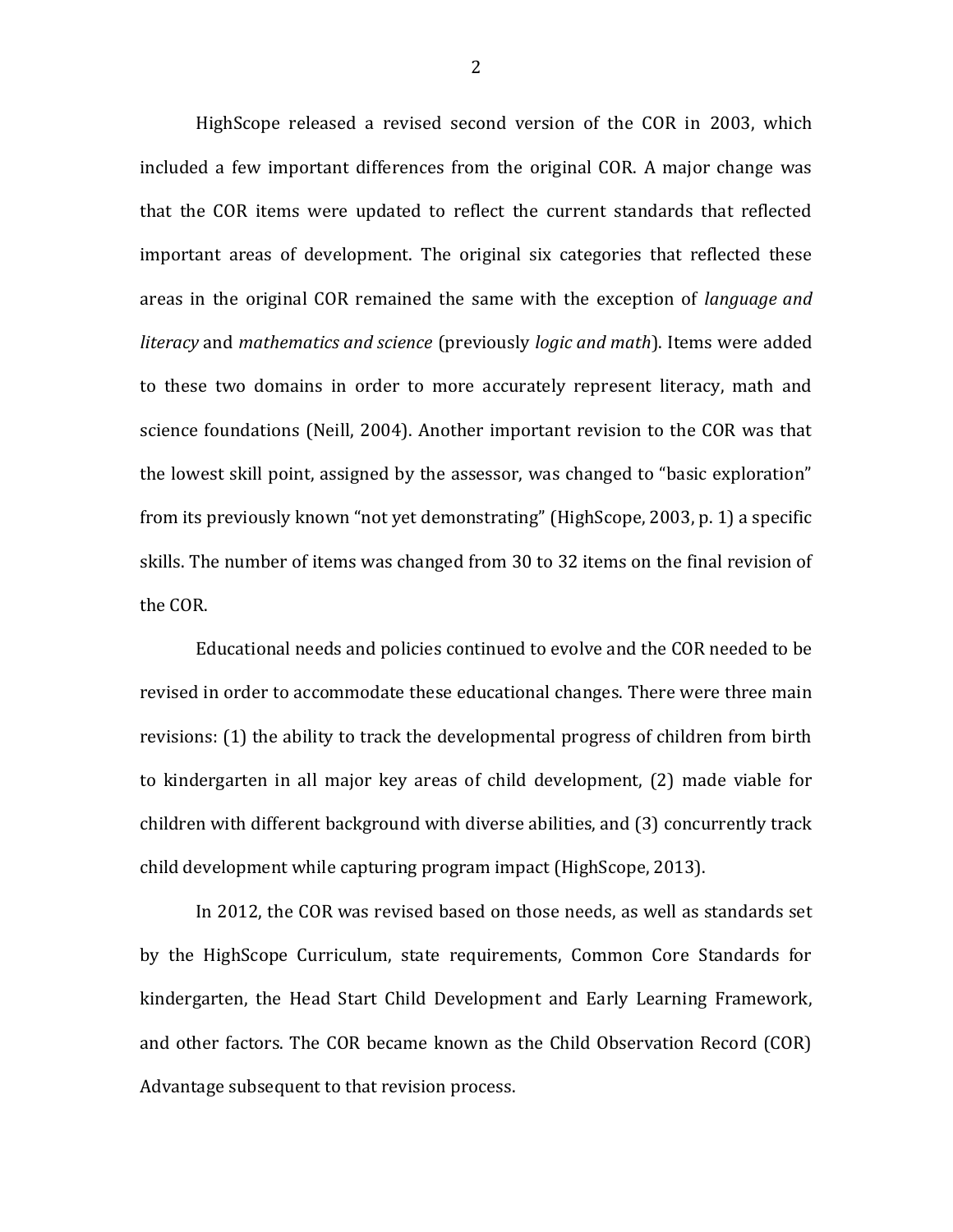The COR Advantage is currently used by early childhood educators and school administrators to track child developments and progress, assist in translating anecdotal reports into a comprehensible language that parents, teachers and administrators can understand, and improve lesson plans and curriculums. It consists of 34 items across eight primary dimensions that represent broad domains of child development and one domain related to English language learners:

- 1. Approaches to Learning (3 items)
- 2. Social and Emotional Development (5 items)
- 3. Physical Development and Health (3 items)
- 4. Language, Literacy, and Communication (7 items)
- 5. Mathematics (5 items)
- 6. Creative Arts (4 items)
- 7. Science and Technology (4 items)
- 8. Social Studies (3 items)
- 9. English Language Learning (2 items)

Teachers enter anecdotes about each child regarding the different behaviors within the dimensions on a daily basis, and then assign a numeric value (0-7) to each anecdote to indicate an average developmental progression for the specific behavior. Statistical summaries and descriptive statistics of these numeric values can then be presented on tally sheets, growth profiles, category reports, family reports, Office of Special Education Programs (OSEP) reports and Head Start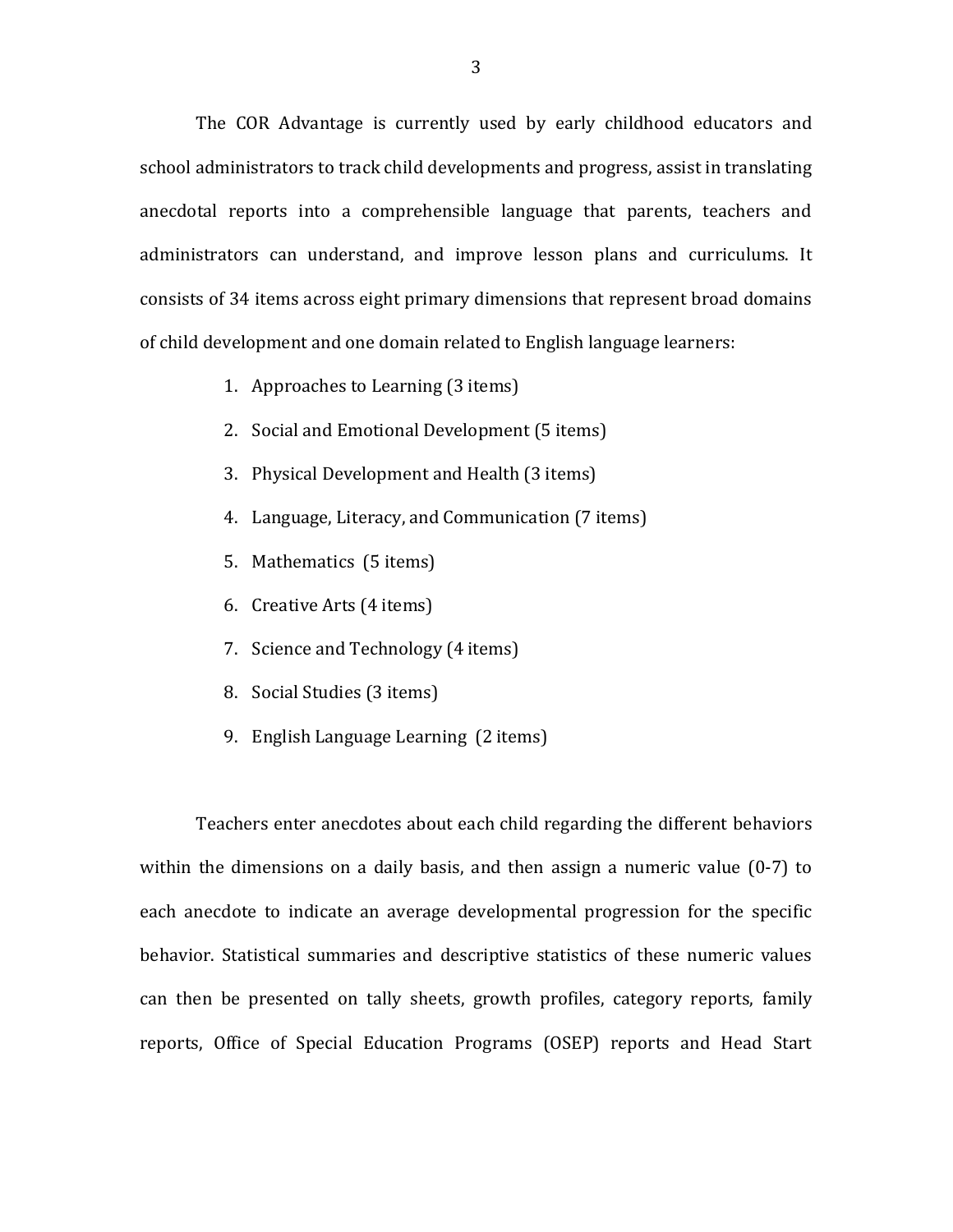Outcomes reports using various graphs and tables to easily convey some of the information to those less fluent in statistics.

Psychometrics based on the results of a study conducted by Schweinhart et al. (1993) indicated the COR's "alpha coefficients of internal consistency yielded acceptable levels on each of the six COR scales, ranging from .80 to .93 (*mdn* = .87) for teachers and .72 to .91 (*mdn* = .845) for assistant teachers." However, the revised instrument has two additional developmental domains., so the reliability must be reassessed. Moreover, instrument reliability is a necessary precursor to the ability to validate the usage of the COR Advantage for its intended purposes, and hence the revised instrument motivates a reexamination of its construct validity.

## **Purpose of the Study**

There are two purposes of the study. The first is to assess the internal consistency reliability of the COR Advantage with Cronbach's alpha for the entire scale and the Spearman-Brown prophecy formula for the subscales. The second is to examine the internal factor structure of the eight developmental domains by exploratory factor analysis.

## **Significance of the Study**

The COR Advantage is a commonly used instrument. The psychometric properties of previous iterations of the instrument must be updated, given the major revisions that have been made to the COR Advantage.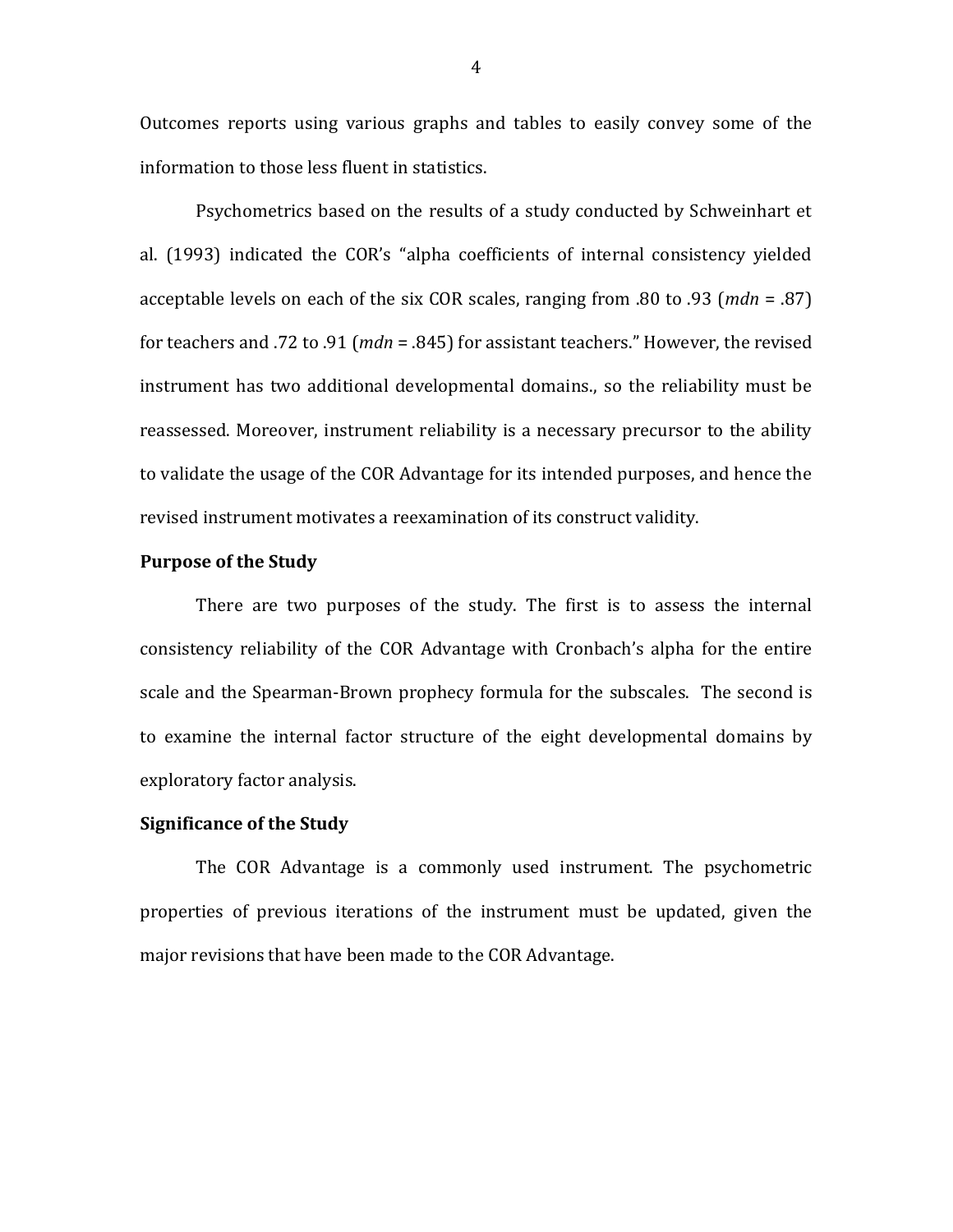## **Assumptions**

This study is based on the assumption that training of assessors results in accurately able to document their anecdotes and subsequent scoring. Additional study would be required to determine the impact of training on reliability.

## **Limitations**

The age of participants in the sample is limited to children deemed as preschool, which is 36-60 months. Ages younger than 36 months were deemed as infant/toddler and over 60 months as kindergarten age. Infant/toddler and kindergarten data is not included in this study due to a lack of data availability.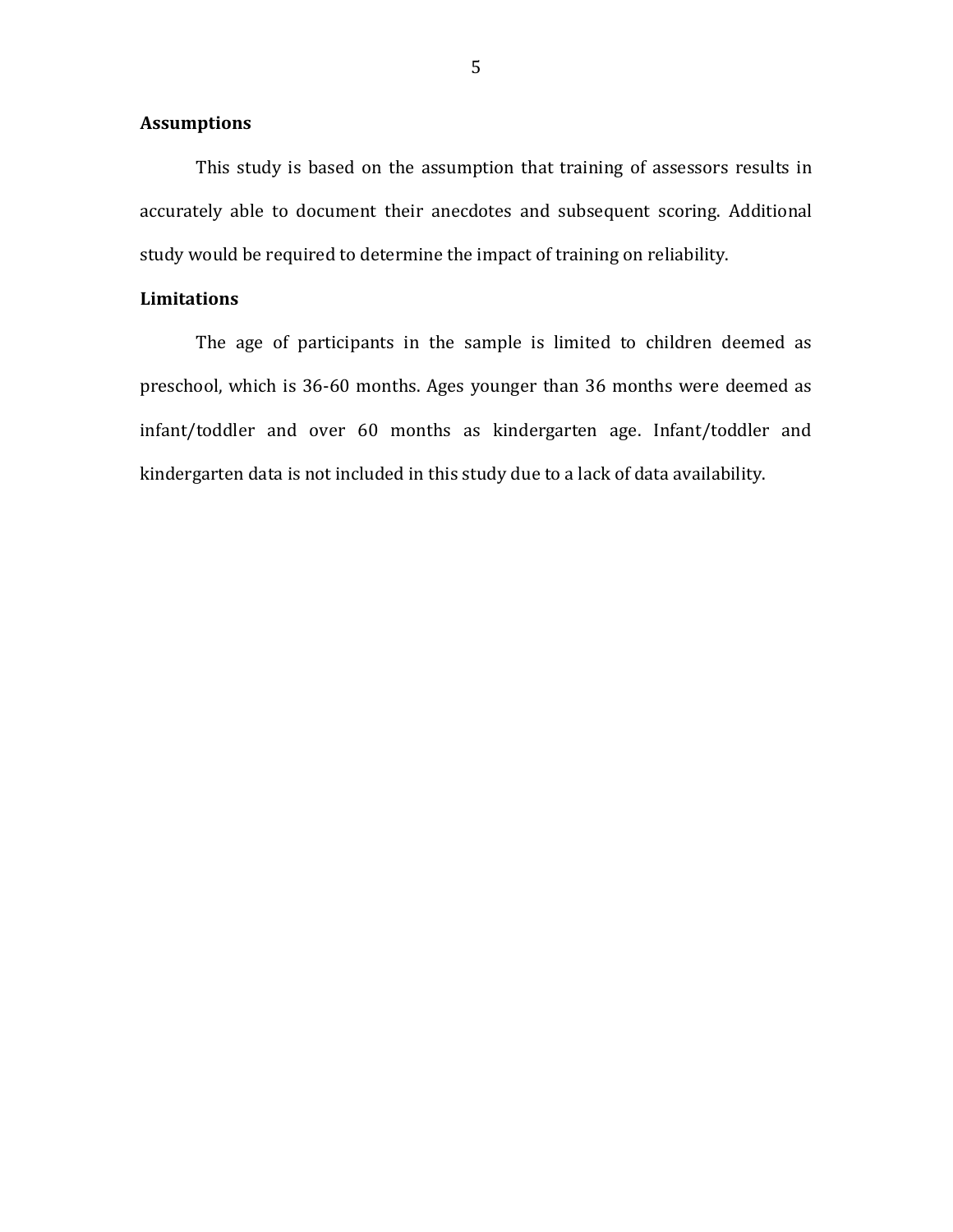### **CHAPTER 2**

## **LITERATURE REVIEW**

#### **Reliability**

Reliability should be of concern in developing an assessment instrument. According to Nunnally (1978), "Reliability concerns the extent to which measurements are repeatable… In other words, measurements are intended to be stable overs a variety of conditions which essentially the same results should be obtained" (p. 191). An educational measurement such as the COR Advantage is used teachers, administrators and researchers daily for previously stated reasons. An investigation of reliability needs to be conducted for the COR Advantage to determine its ability to produce consistent scores

Within classical test theory, internal consistency is a type of reliability, "used to measure the consistency of items within a single test form" (Miller, 2008, p. 848). Investigating internal consistency reliability consists of administering an instrument once to a sample and basing the reliability on the correlation of one part of the instrument with the other part of the instrument. Both the correlations between the items within the same domains as well as across domains help to determine the internal consistency

Obtaining the internal consistency provides insight to the test's item homogeneity. According to Crocker and Algina (1986), "In order for a group of items to be homogeneous, they must measure the same type of performance (or represent the same content domain)" (p. 135). It will indicate the level of item homogeneity within the eight developmental domains. Thus, if the reliability coefficient is high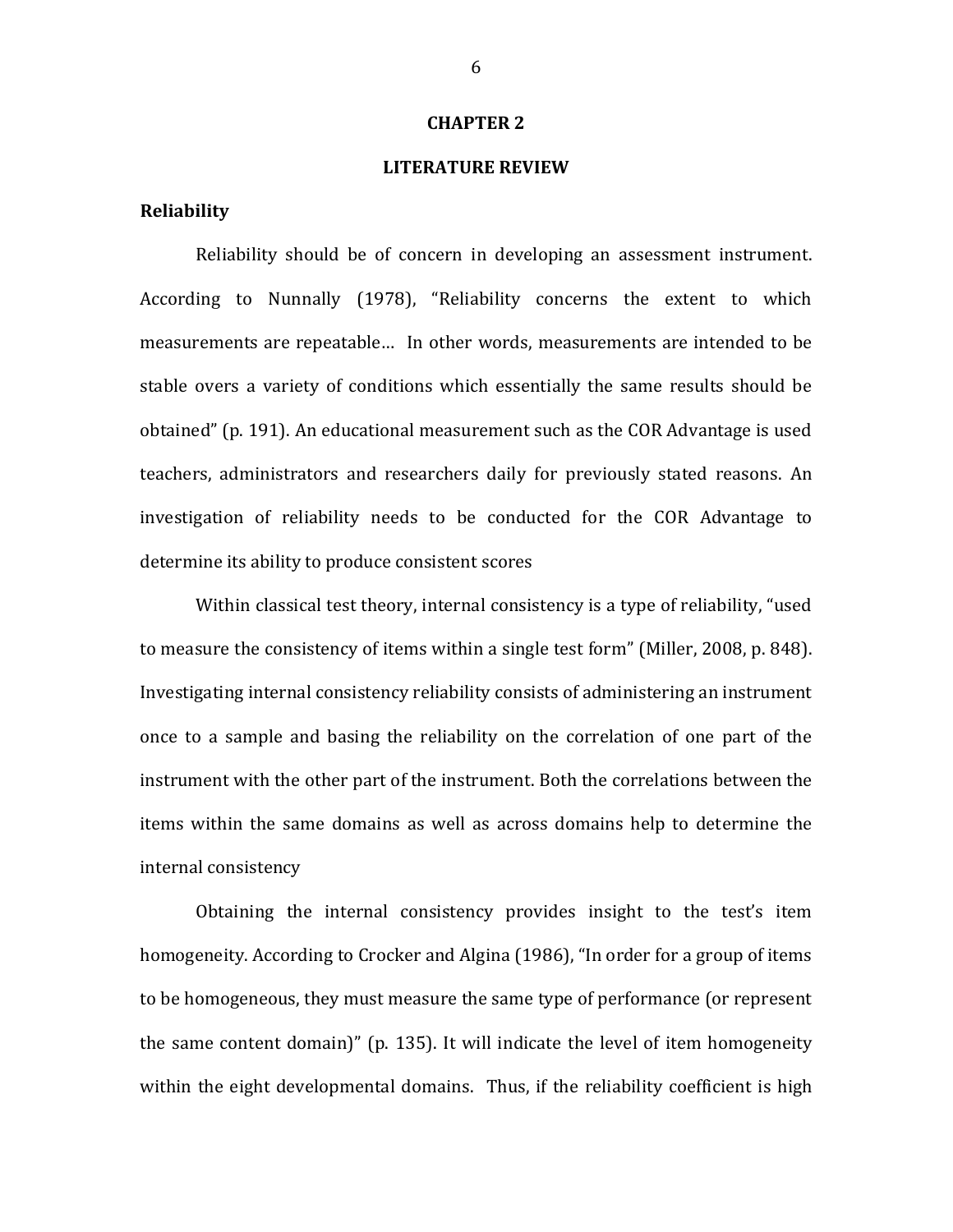there is an indication the items within each domain are consistent measuring the construct.

Cronbach's alpha is a method that helps to assess the reliability of a test under the constraint of internal consistency. Cronbach (1951) evaluated multiple methods of estimating internal consistency and showed the relationship of them to the formula coefficient alpha, also known as Cronbach's alpha. The formula for computing Cronbach's alpha is as follows

$$
\widehat{\alpha} = \frac{k}{k-1} \left( 1 - \frac{\Sigma \widehat{\sigma}_i^2}{\widehat{\sigma}_x^2} \right)
$$

where k represents the number of items ,  $\hat{\sigma}_x^2$  is the total test variance and  $\Sigma \hat{\sigma}_i^2$  is the sum of the variance for item  $i$ . Cronbach's alpha is a common method used to estimate internal consistency because it can tell the researcher many things about the test regarding the reliability.

A test that yields a low alpha level can indicate that either the test is to short or the test items are mostly unrelated; whereas a test that yields a high alpha level lets the researcher know where the upper limit is and the approximate level of measurement error (Nunnally, 1978, p. 230). This corresponds to the true score model that states that  $X = T + E$ , where X represents the observed score, T represents the individual's true score and E represents the random error chance.

In relation to Cronbach's alpha, for example, a coefficient alpha of .75 equates to meaning that 75% of the total test variance is due to the true score variance and the remaining 25% can be attributed to random error. The numbers that are produced from using Cronbach alpha's method are approximate and it should be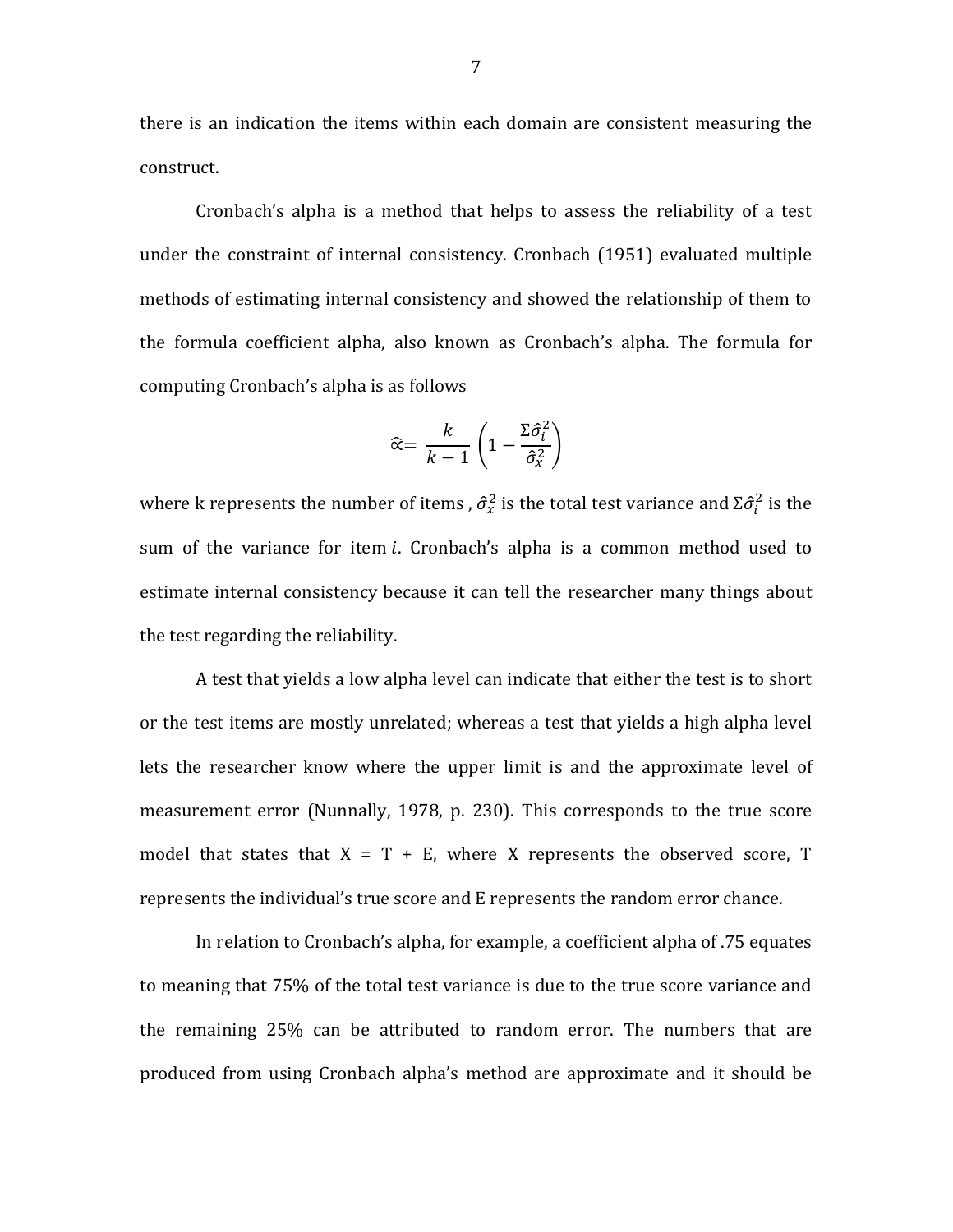understood that other factors may have greatly influenced the outcome produced. As pointed out by Crocker and Algina (1986), "coefficient alpha is generally applicable to any situation where the reliability of a composite is estimated" (p. 143). Cronbach's alpha is a method that's based on item covariances and is a good method to estimate the reliability under the constraint of internal consistency. In spring of 2012, the HighScope Educational Research Foundation conducted phase 1 of a multiphasic validation study on the COR Advantage. Cronbach's alpha was used to investigate the internal consistency of the items. The results yielded high alpha levels for all of the content areas, "ranging from *r* = 0.87 (physical development and health) to *r* = 0.94 (language, literacy and communication)" (HighScope, 2013, p. 4). These results are good indicators of items strongly correlating with each of the content areas. In order to assess the reliability of a test as a whole, another method should be used that incorporates more of the test as a whole and doesn't segregate the items as much.

The Spearman-Brown prophecy formula is a split-half method, which can help to substantiate the results yielded by Cronbach's alpha formula. A split-half method is an alternate method to a method based on item covariances because instead assessing the test as a whole by examining covariances between items, under the split-half method the test is divided into two parallel subtests, each one half the length of the original test. For each individual's scores, the correlation coefficients are computed using the two halves. At this point, a specific split-half formula or method is chosen to be used to estimate the internal consistency. Of the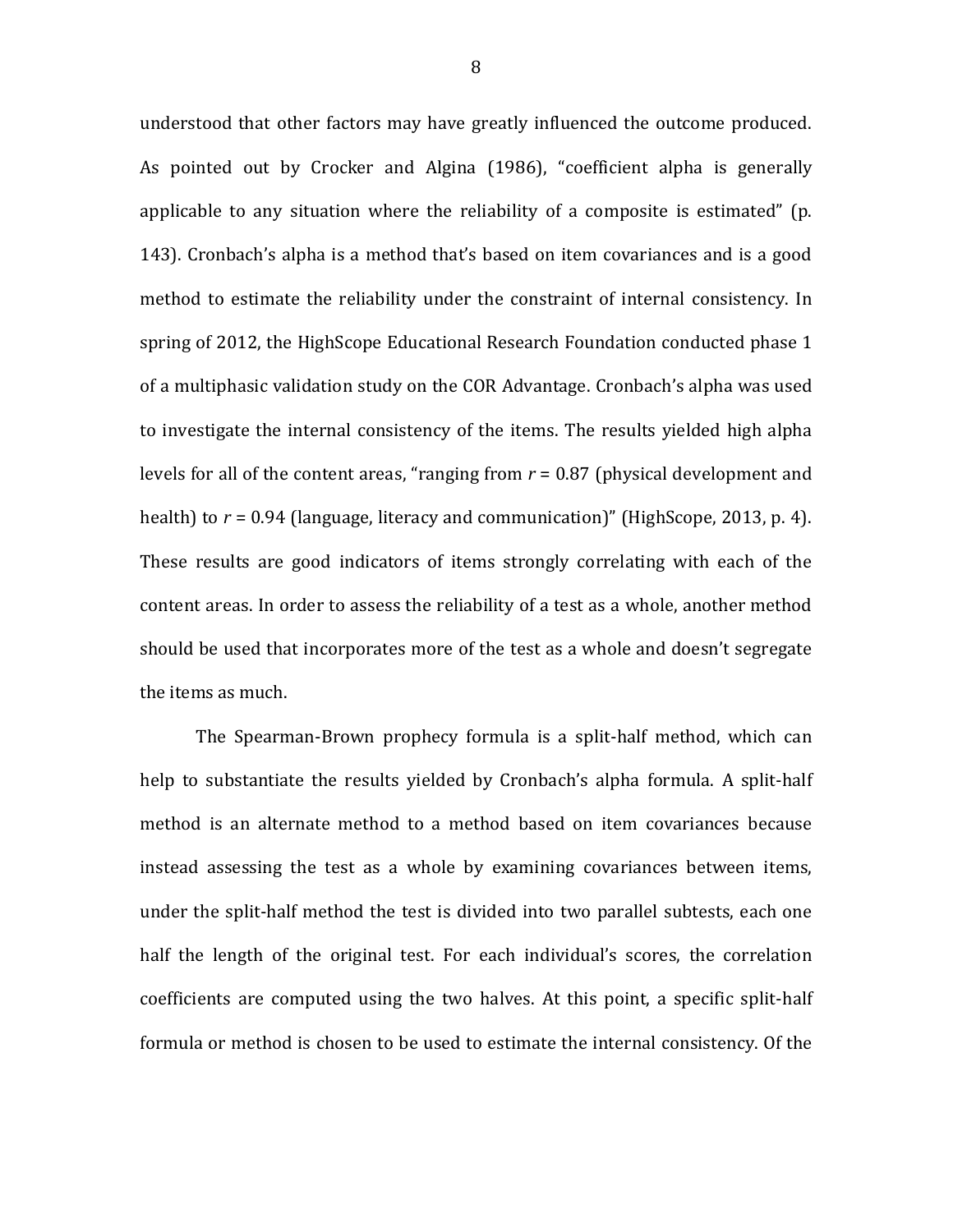various formulas used, the Spearman-Brown prophecy formula is one of the more common formulas.

The number of items of the internal consistency measures are important, because the statistical engine, the Pearson Product-Moment Correlation, is adversely impacted in terms of attenuation in the presence of small sample size of items. The Spearman-Brown prophecy formula is an attempt to correct for this problem by projecting a coefficient of reliability under the assumption that additional items of the same psychometric caliber are added. This is particularly useful when judging the consistency of subscales, which by definition are a subset of the total item pool, and hence yield an attenuated magnitude of consistency.

Spearman (1910) and Brown (1910) independently published the formula for this correction. As stated by Burnett (1974), their formula was used to estimate the reliability of a composite test that has parallel split halves. The Spearman-Brown prophecy formula is:

$$
\rho_{xx'}=\frac{2\rho_{AB}}{1+\rho_{AB}}
$$

where  $\rho_{rr}$  represents the estimated reliability for the entire test and  $\rho_{AB}$ represents the correlation between the two halves.

## **Validity**

Validity is another psychometric principle that is important to investigate and consistently improve upon when developing an instrument. There are three types of validity, criterion-related validity, content validity and construct validity. All three types are important to investigate, but each type can have different weights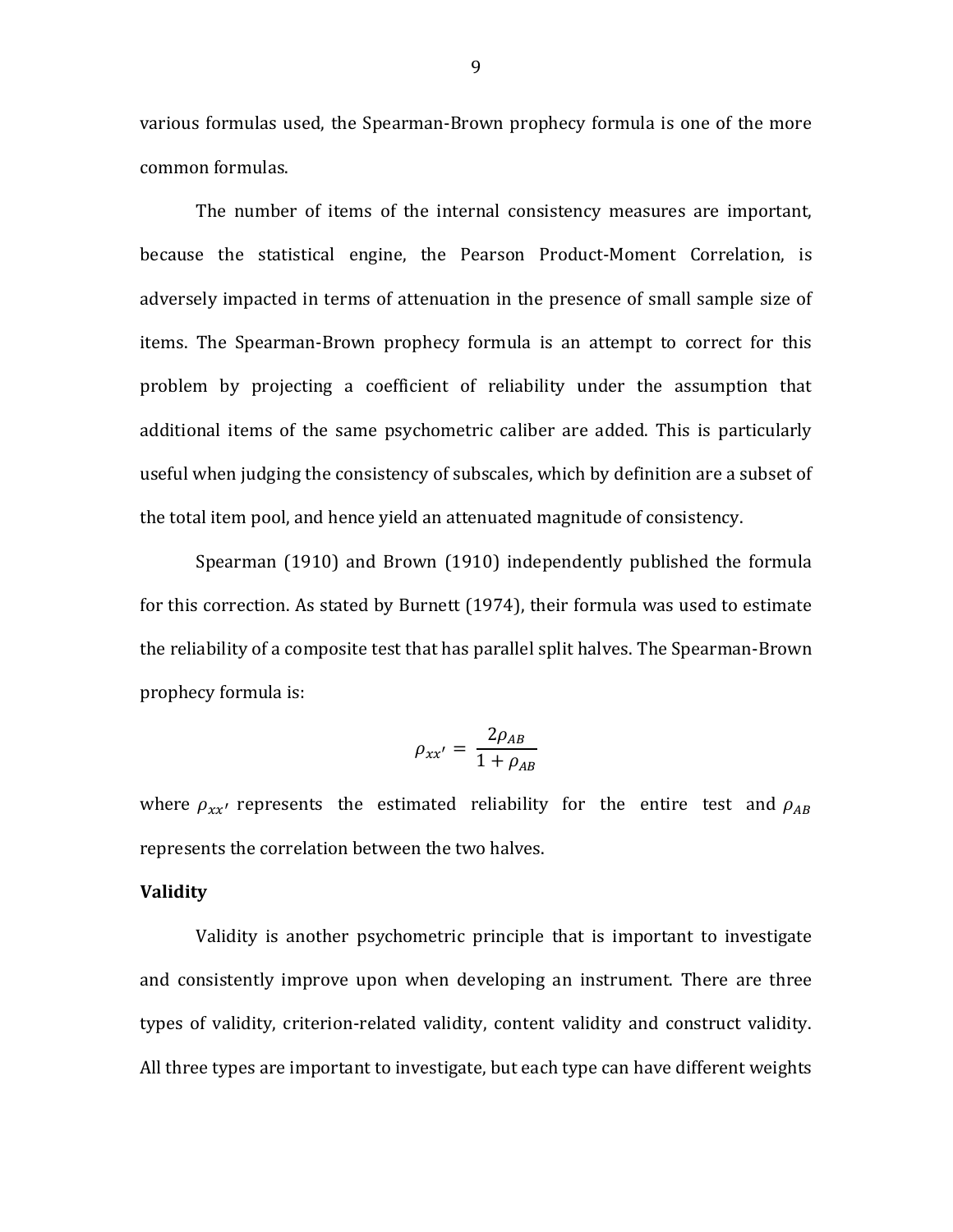and meanings depending on the type of instrument and what's intended to be measured. For example, an instrument measuring school achievement would be expected to have high predictive validity, a type of criterion-related validity, because the purpose of the instrument is to predict future success and failures. Content validity, is the extent to which the items of the instrument are representative of what is intended to be measured and the items and methods within the instrument are sensible, meaning they can logically be related to the overall purpose of the instrument. Construct validity, is the extent to which the specific items within the instrument that are used to measure latent factors, or constructs, are inter-related to each other within each domain as well as to the overall construct.

There are multiple methods to investigate the different types of validity. Fantuzzo, Hightower, Grim, & Montes (2002), assessed the content validity and the construct validity of the Child Observation Record (COR). Subjecting the data from Head Start and Mixed program samples to an exploratory factor analysis and eventually a confirmatory factor analysis, Fantuzzo et al. revealed a three-factor structure. These three factors, relating to Cognitive Skills, Social Engagement and Coordinated Movement accounted for 60.8% of the item variance (Fantuzzo et al., 2002). The content validity was explored by reviewing item distributions, "to determine if patterns of item frequencies indicated a developmental continuum" (Fantuzzo et al., 2002, p. 114). The results did not yield a unimodal distribution as expected, instead the authors found the distribution to be more multimodal, indicating that the COR scoring of 1-5 are not representative of child developmental steps (Fantuzzo et al., 2002). This method of exploratory factor analysis to examine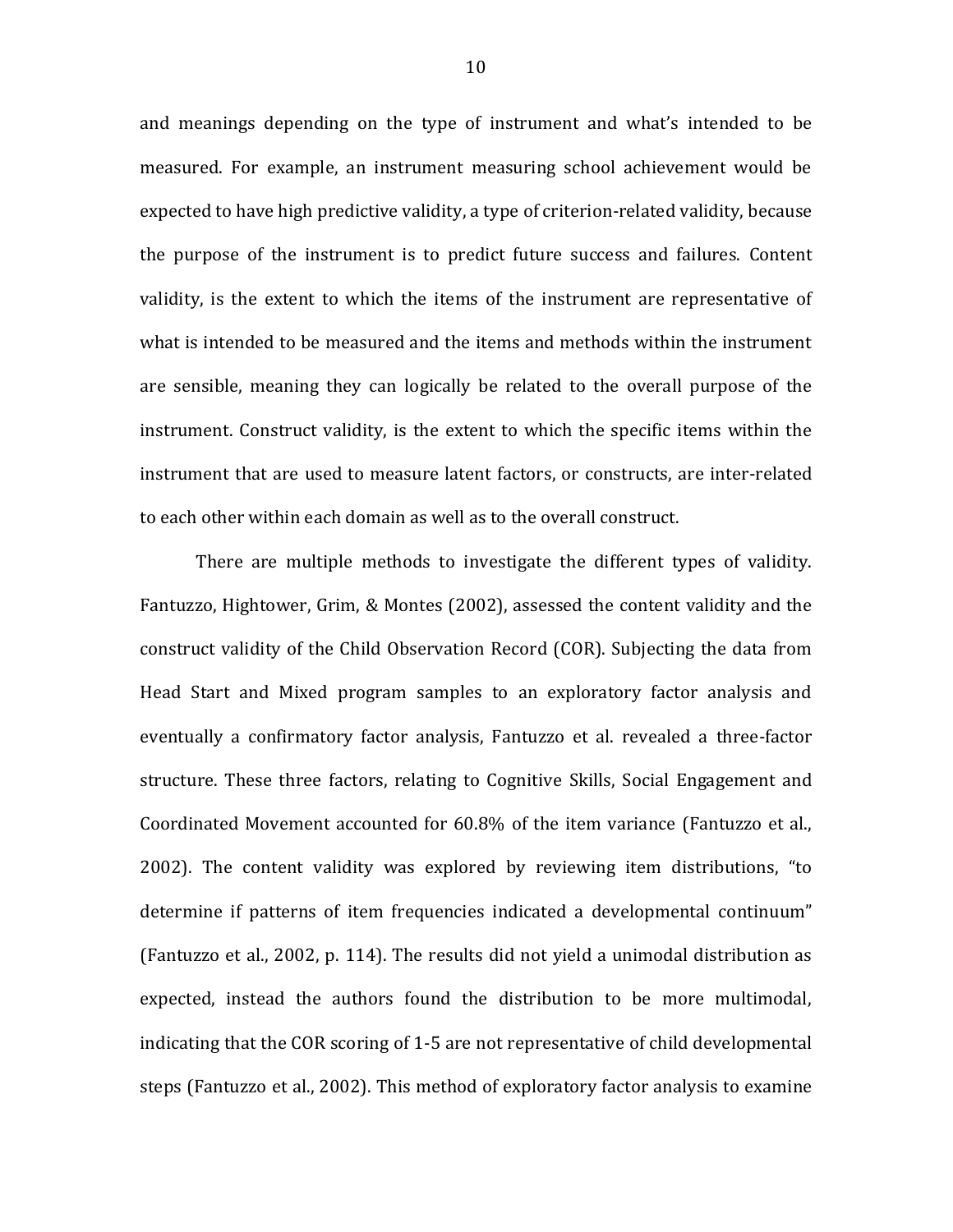construct validity is common to identify the latent variable that account for the item variance. Employing this method provides a clearer picture of the latent constructs by examining inter-item correlations and clustering them based on those correlations that relate them to the overall construct.

Barghaus and Fantuzzo (2014) assessed the validity of the COR-2. Both exploratory and confirmatory factor analyses yielded a four factor solution named Social Engagement, Cognitive Skills, Coordinated Movement, and Scientific Process Skills based on the factor loadings (Barghaus and Fantuzzo, 2014, p. 1129). These findings of an extra fourth factor, compared to the previous 2002 study, correspond to the expansion of the Mathematics and Science domain as indicated by Neill (2004).

Test developers and researchers use the method of factor analysis to investigate the construct validity of an instrument for multiple reasons. Two of the most important reasons are (1) "a matrix of item intercorrelations (for n items on the same instrument) is factored to determine whether item responses 'cluster' together in patterns predictable or reasonable in light of the theoretical structure of the construct of interest" (Crocker and Algina, 1986, p. 232). These clusters of items that highly correlate with one another help to represent some unobservable construct. This is representative of the internal statistical structure of the items that represent the different constructs. As for instrument developers, it's hoped that the constructs identified from a factor analysis correspond to the hypothesized constructs. Strong correlations indicate, what has been referred to by many as factorial validity. Factor analysis also helps to (2) determine, "the statistical cross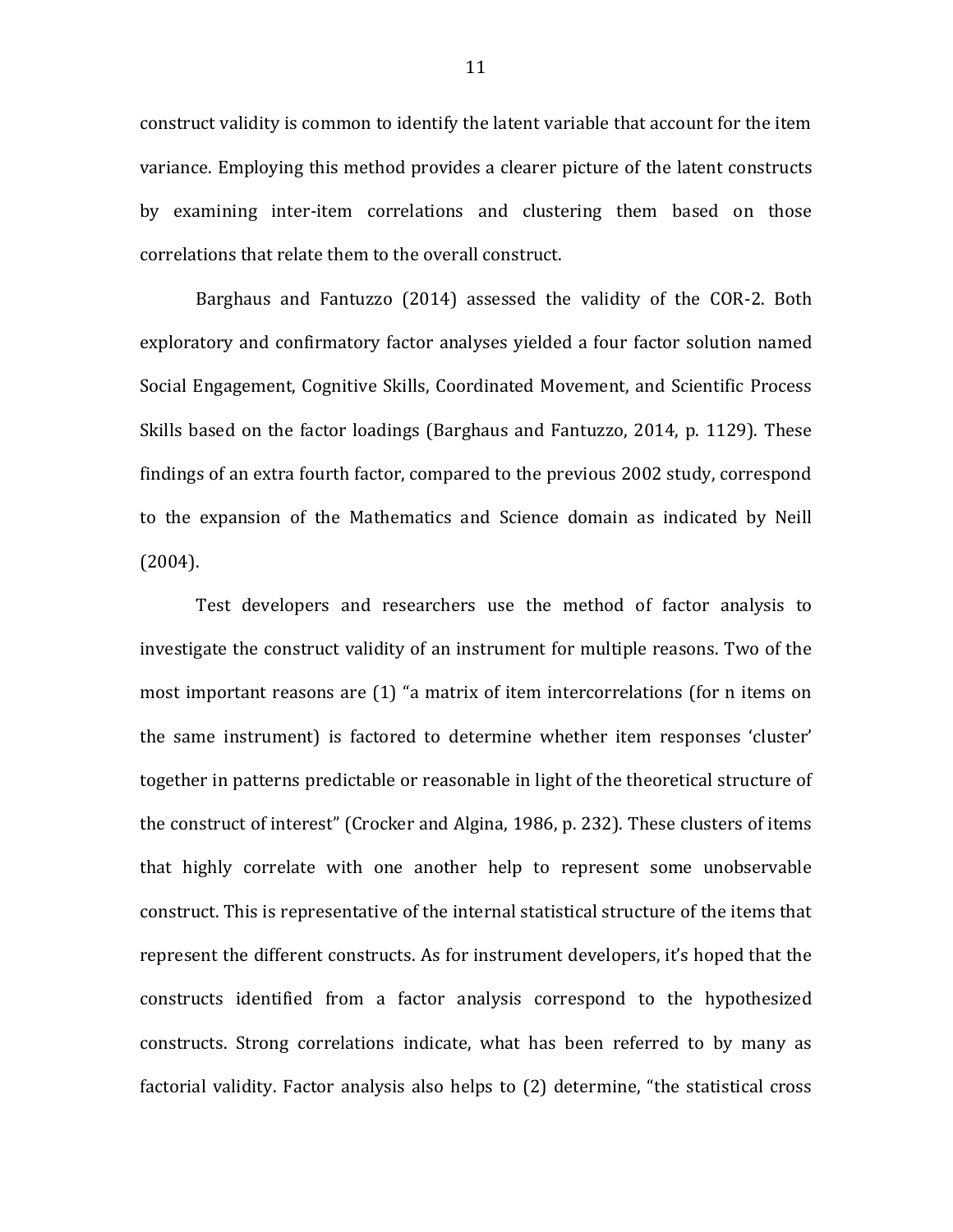structures between the different measures of one construct and those of other constructs" (Nunnally, 1978, p. 112). A confirmatory factor analysis would help to investigate the cross structures amongst the different constructs, once the exploratory factor analysis has helped to establish a basis for them.

In the phase 1 of the validation study of the COR Advantage, the substantive and structural validity was reported. The order of item difficulty resulted in as what was expected, meaning that "items designed to represent level 1 are the hardest items to give high scores to, items designed to represent level 7 are the easiest items to give high scores to" (HighScope, 2013, p. 5). It was also noted that the different developmental areas on the COR Advantage adhere to the theorized categories. Employing the factor analysis method would support this a result such as this.

The external validity was examined by looking at child scores on the COR Advantage as well as their scores from different standardized assessment scores that presumably measure similar developmental areas. These standardized tests include the Social Skills Improvement System (SSIS), the Bayley Infant-Toddler Development Scale 3rd edition, and the Woodcock-Johnson Tests of Achievement, 3rd edition. Correlations for the infant and toddler COR Advantage content area scores and the Bayley-3 scores were high across all content domains. Correlations for the preschool and kindergarten COR Advantage content area scores and the Woodcock-Johnson-3 scores were moderate between the Language, Literacy and Communications, Mathematics, Science and Technology and Social Studies domains (*range* = .20 - .60) (HighScope, 2013). Correlations between the preschool and kindergarten COR Advantage content area scores and the SSIS scores were a bit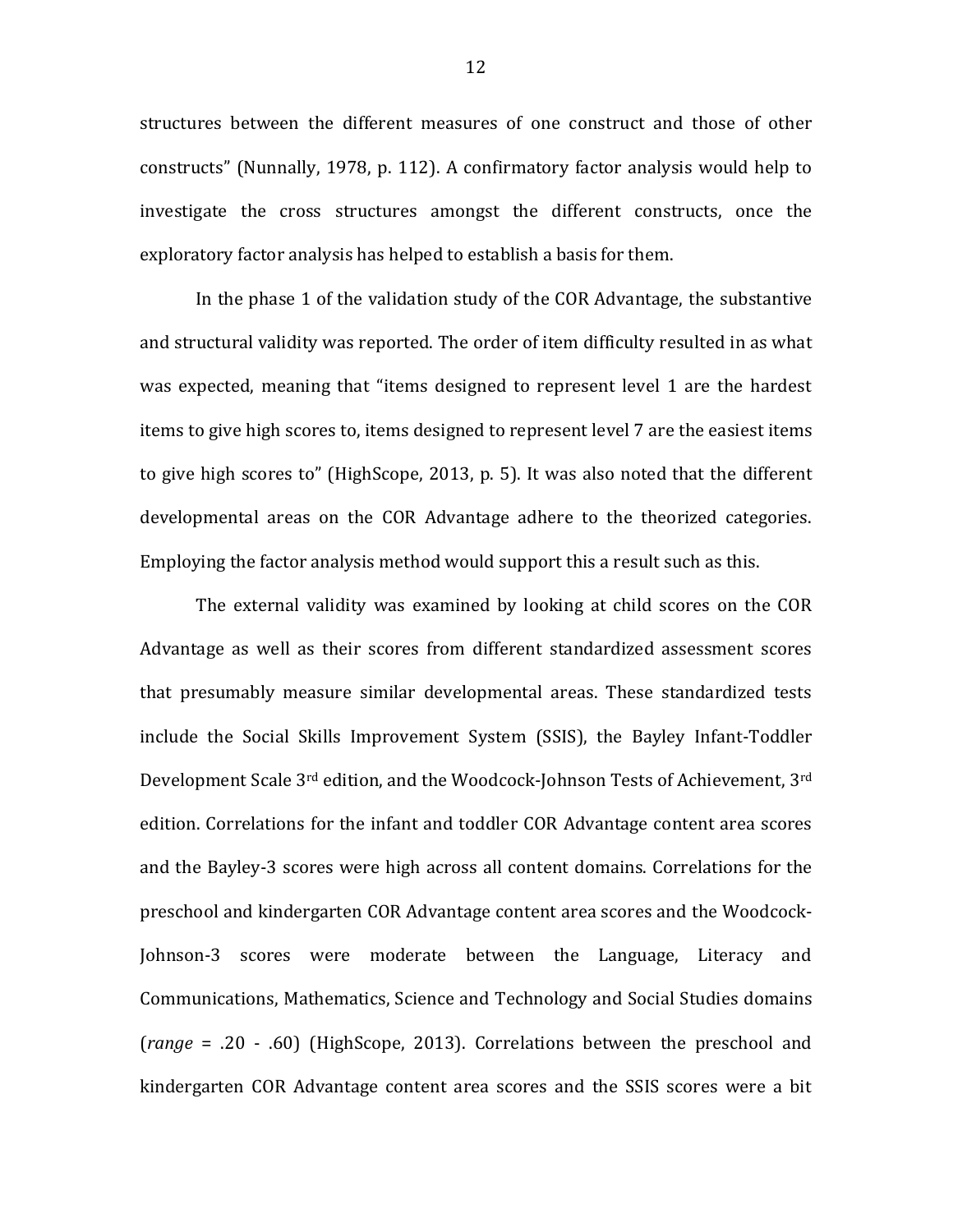lower for the Approaches to Learning and Social and Emotional Development domains, but they were still positive (*range* = .21 - .47) (HighScope, 2013). The correlations yielded indicate positive external validity for the COR Advantage, meaning the theoretical content areas originally hypothesized by the test developers positively correspond to similar constructs of other validated instruments.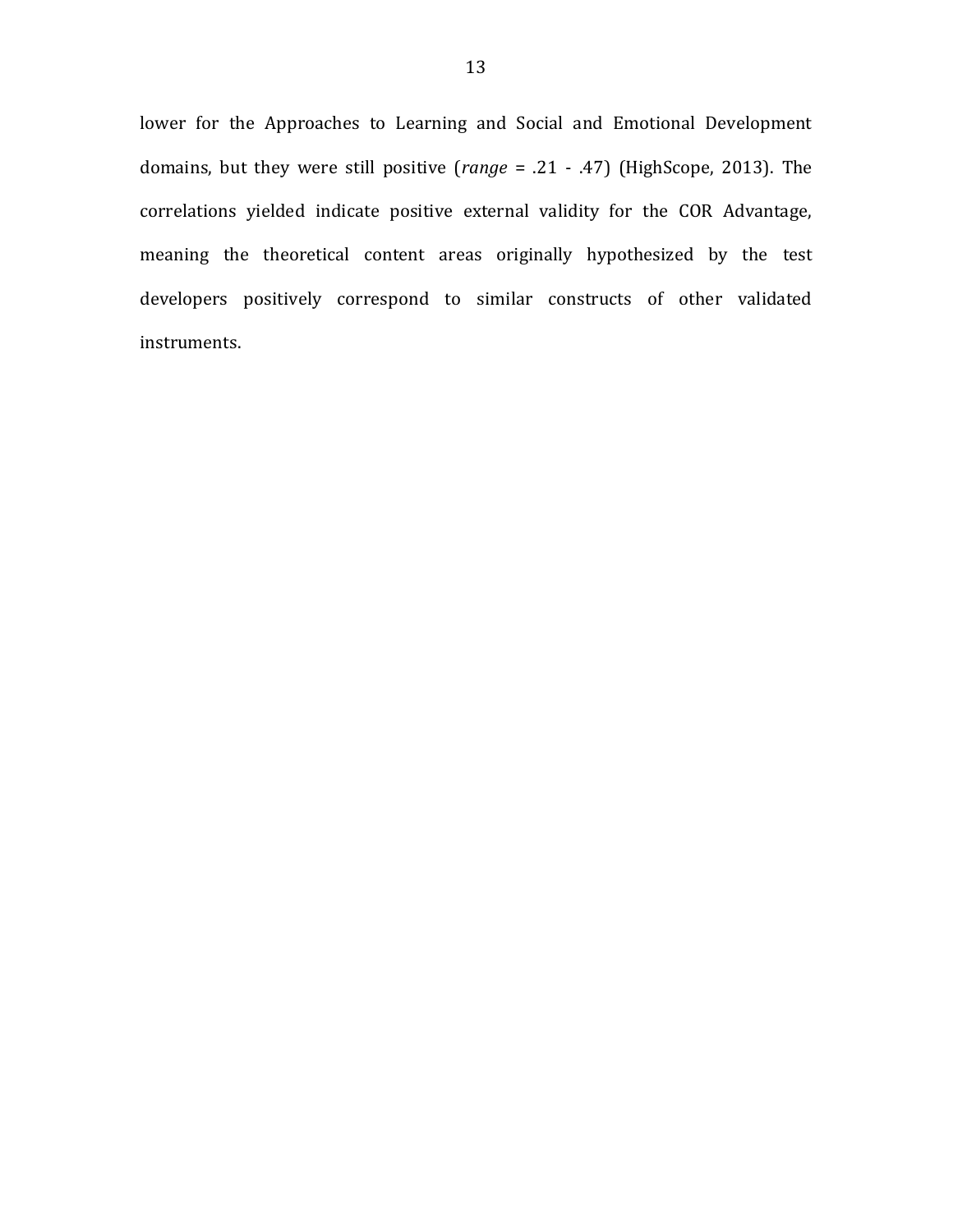### **CHAPTER 3**

## **METHODOLOGY**

## **Participants**

For this study, 31,958 child assessments were drawn from the COR Advantage database provided by the HighScope Educational Research Foundation. The assessment data was collected in the Fall school semester of 2013 from 40 states, including the District of Columbia, and 13 foreign countries. The age of the children in the sample include ages 36-60 months (3-5 years old), which corresponds to preschool age.

## **Procedures**

Permissions for data availability and usage were granted at the beginning of this study after multiple meetings with the director and analyst of the Center for Early Education Evaluation (CEEE) at the HighScope Educational Research Foundation. The data was then requested from Red-e Set Grow, LLC, the company that manages the COR Advantage data. The SPSS data file was transferred via network access at the HighScope headquarters in Ypsilanti, Michigan to ensure data security and confidentiality.

Using SPSS (22), the data was organized to fit the study based on demographic and assessment variables relevant to the study. The statistical analysis performed on the data was used to investigate the internal consistency reliability and construct validity of the assessment.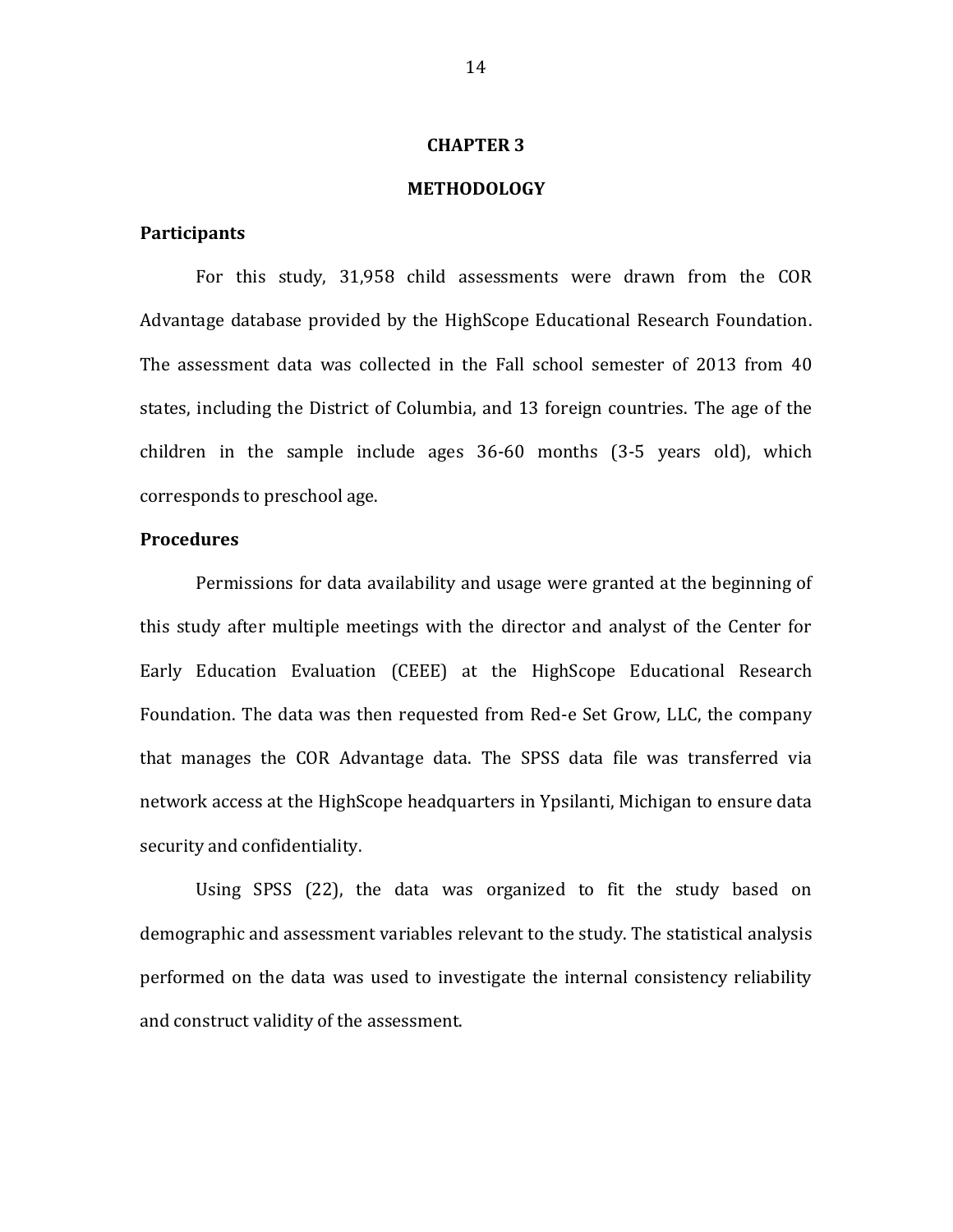## **Data Collection**

The data in the sample was collected by lead teachers, assistant teachers, administrators and other individuals who have direct contact with children entering anecdotes and respective scores through the HighScope Education Research Foundation's COR Advantage online. The COR Advantage online is managed by Rede Set Grow, LLC. They're responsible for maintaining the online database, technology related to the instrument, data collection, data storage and data reporting. The data is stored in an SPSS file, which is requested by CEEE at HighScope when needed for analysis.

### **Data Analysis**

To investigate the internal consistency reliability and the construct validity, multiple statistical methods were used. Cronbach's Alpha and the Spearman Brown Prophecy formula were both examined to predict reliability by using SPSS (22). Cronbach's Alpha assisted in examining the inter-item correlations within the 8 different domains of the COR Advantage and the Spearman Brown Prophecy assisted in examining the reliability of the whole test by splitting the items into 2 halves. For this testing, a significance level of .05 was used as a cutoff. This significance level is a commonly accepted level in the field of education as well as other social sciences.

An exploratory factor analysis was used in order to investigate both the internal consistency reliability and the construct validity. Eigenvalues greater than 1 were regarded as acceptable, as they account for the same, if not more, variance of a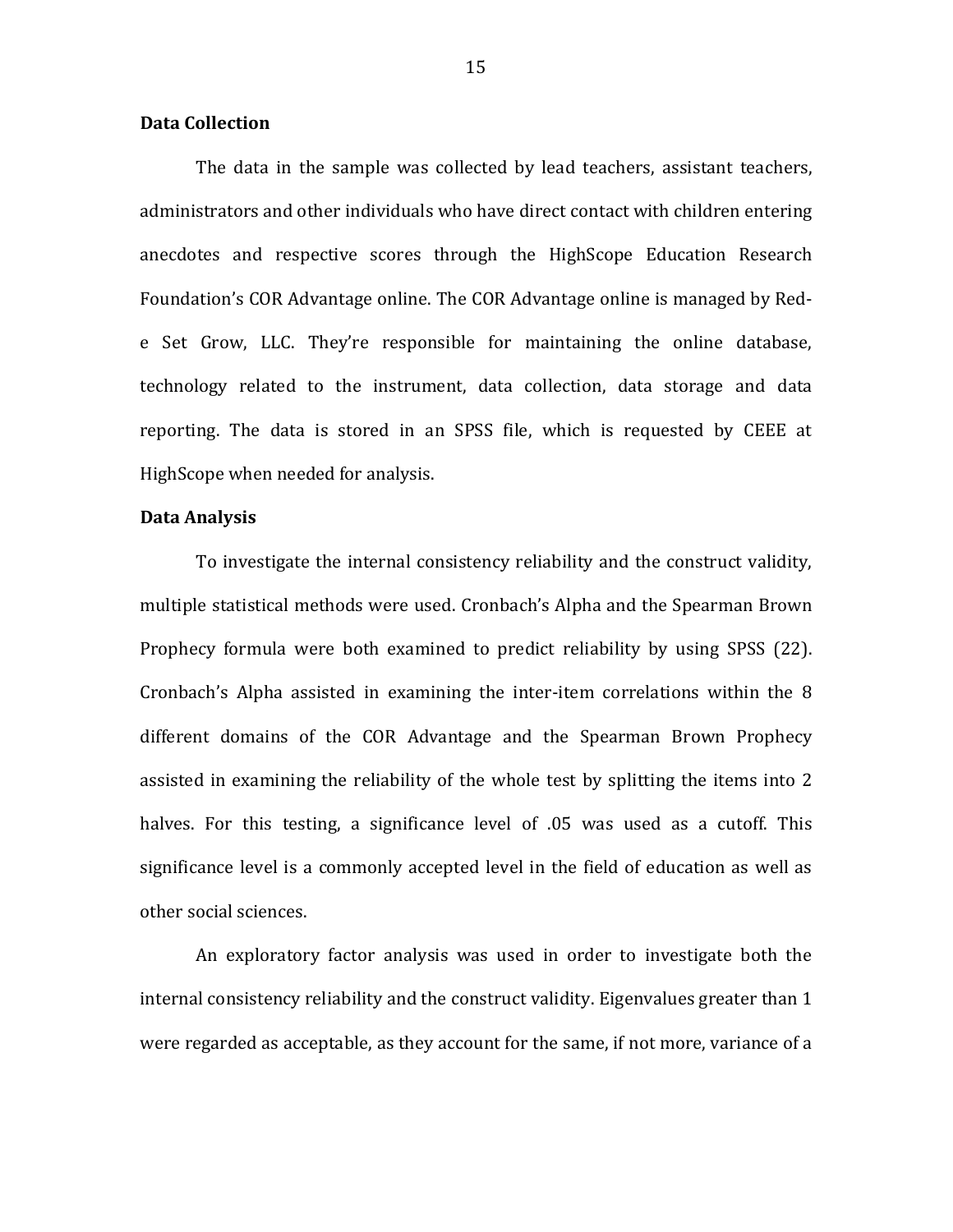single factor. This method assisted in distinguishing the latent variables that make up what the items are actually measuring.

The results were presented using multiple descriptive tables produced by SPSS (22) and a scree plot displaying eigenvalue relationships with the factors. The results of these analyses were then discussed in regards to their overall impact on the assessment and the results' impact on future recommendations.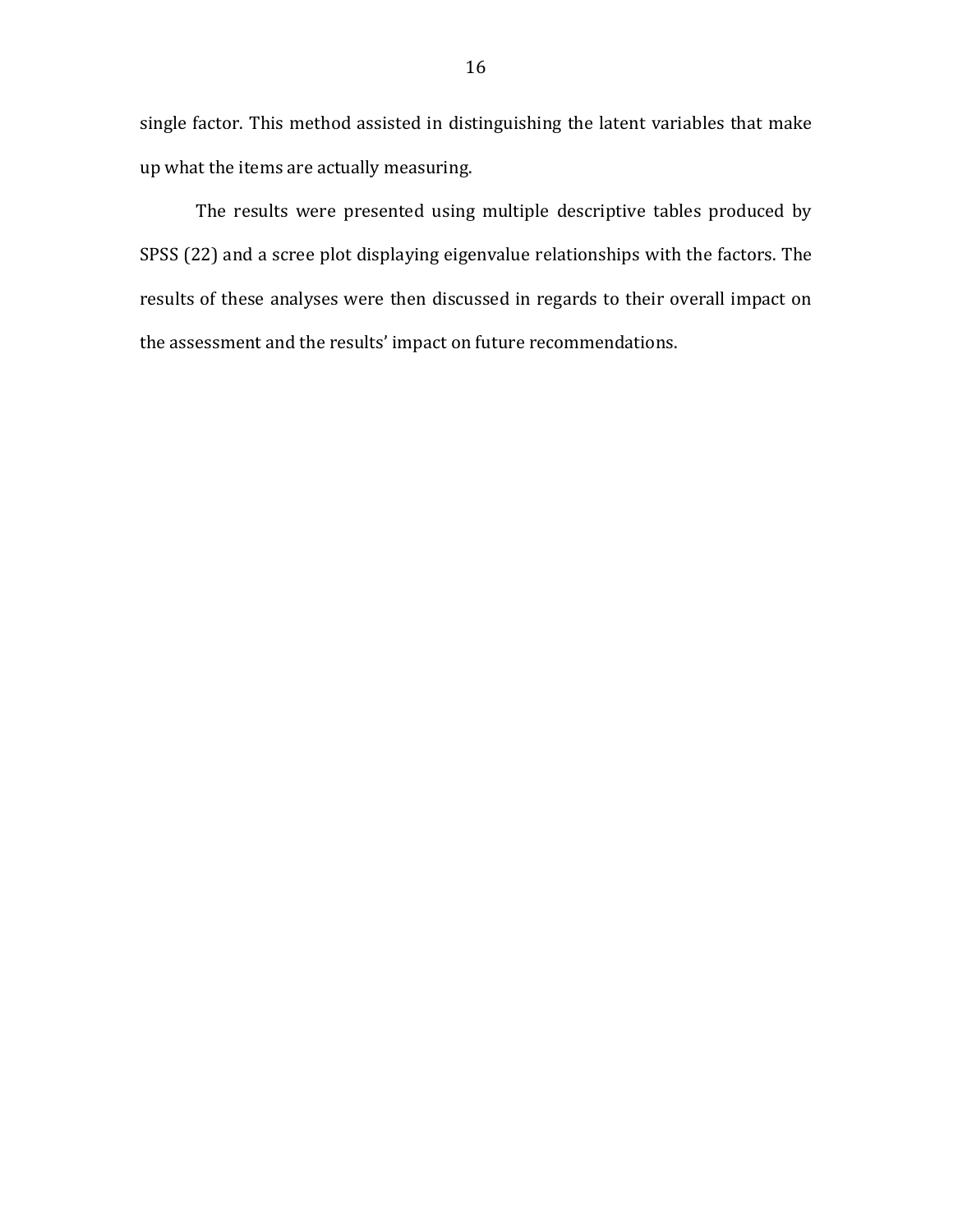## **CHAPTER 4**

## **RESULTS**

Cronbach alphas were obtained for all 34 variables. The original sample size of 31,958 was reduced to 13,457 cases because 18,501 cases were missing data. Cronbach alpha only takes into account cases with all 34 items. When running Cronbach alphas for the eight different categories, sample sizes varied due to missing data.

## Table 1

## *Cronbach Alpha Coefficients*

|                                      | N     | $\frac{0}{0}$ | Cronbach's Alpha |
|--------------------------------------|-------|---------------|------------------|
| All 34 Items                         | 13457 | 42.1          | .963             |
| Approaches to Learning               | 18548 | 58.0          | .742             |
| Social & Emotional                   | 16541 | 51.8          | .821             |
| Physical Development & Health        | 18892 | 59.1          | .659             |
| Language, Literature & Communication | 15752 | 49.3          | .848             |
| <b>Mathematics</b>                   | 16043 | 50.2          | .815             |
| Creative Arts                        | 16595 | 51.9          | .763             |
| Science & Technology                 | 15640 | 48.9          | .775             |
| <b>Social Studies</b>                | 15224 | 47.6          | .723             |
| Factor 1 w/Cross loadings            | 13831 | 43.3          | .947             |
| Factor 2 w/Cross loadings            | 14323 | 44.8          | .906             |
| Factor 1 w/out Cross loadings        | 14685 | 46.0          | .923             |
| Factor 2 w/out Cross loadings        | 14936 | 46.7          | .881             |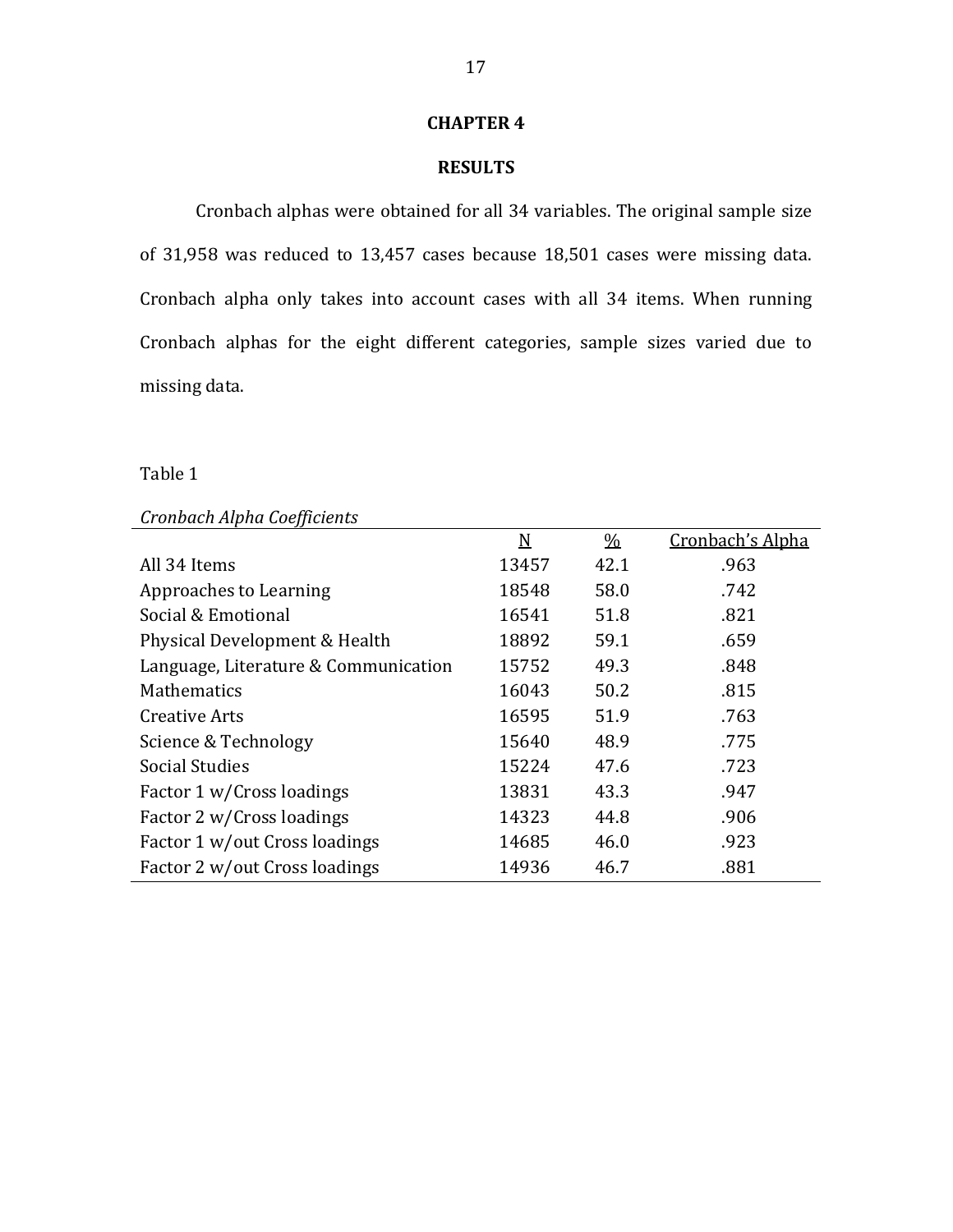## Table 2

# *Spearman-Brown Coefficients*

|                                      | N of Items | Spearman-Brown Coefficient |
|--------------------------------------|------------|----------------------------|
| All 34 Items                         | 34         | .948                       |
| Approaches to Learning               | 3          | .757                       |
| Social & Emotional                   | 5          | .816                       |
| Physical Development & Health        | 3          | .681                       |
| Language, Literature & Communication | 7          | .858                       |
| <b>Mathematics</b>                   | 5          | .814                       |
| Creative Arts                        | 4          | .770                       |
| Science & Technology                 | 4          | .766                       |
| Social Studies                       | 3          | .731                       |
| Factor 1 w/Cross loadings            | 22         | .929                       |
| Factor 2 w/Cross loadings            | 12         | .893                       |
| Factor 1 w/out Cross loadings        | 15         | .921                       |
| Factor 2 w/out Cross loadings        | 9          | .873                       |

# Table 3

| <b>KMO</b> and Bartlett's Test                  |                    |            |
|-------------------------------------------------|--------------------|------------|
| Kaiser-Meyer-Olkin Measure of Sampling Adequacy | .989               |            |
| Bartlett's Test of Sphericity                   | Approx. Chi-Square | 253167.979 |
|                                                 | df                 | 561        |
|                                                 | Sig.               | .000       |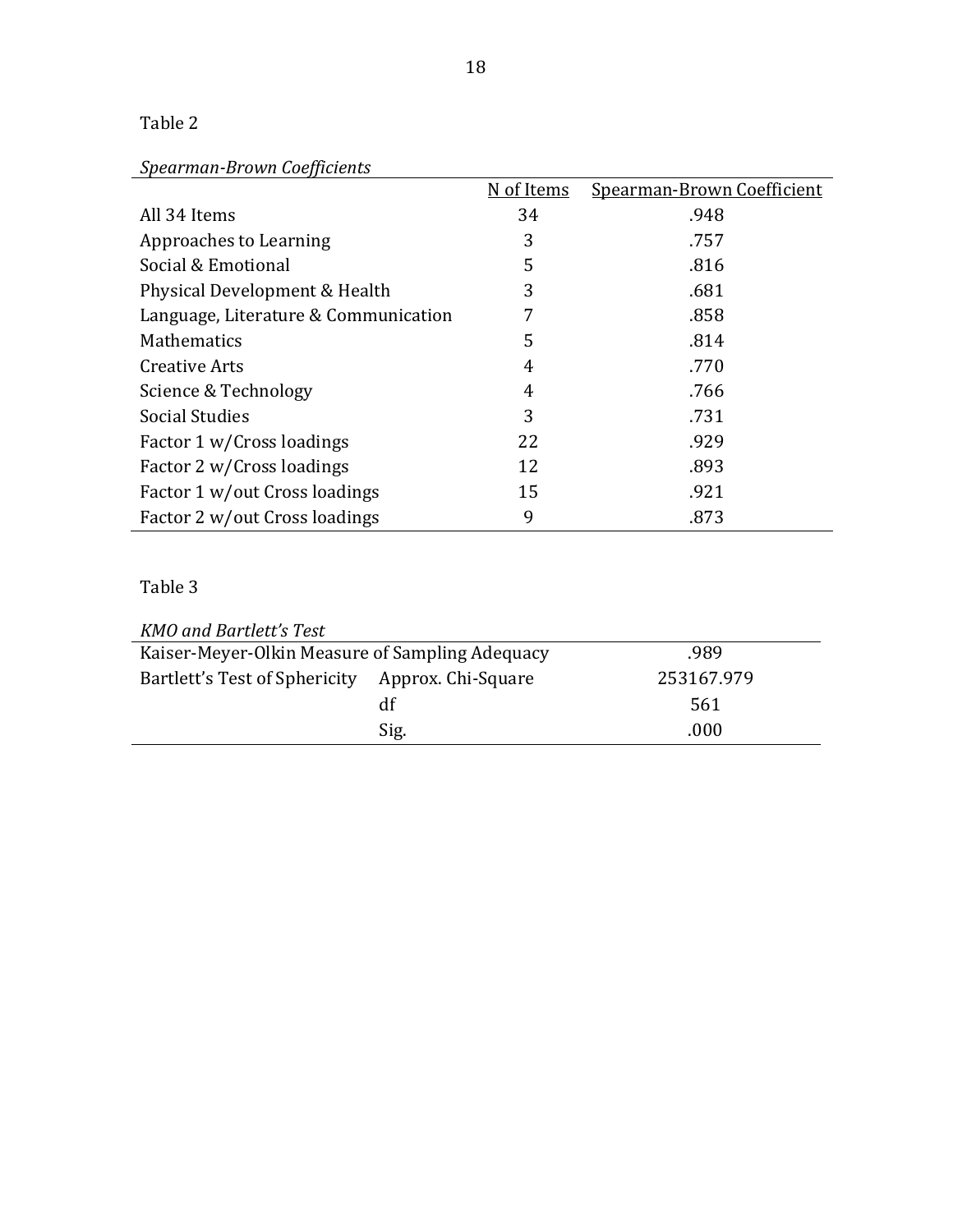

*Figure 1.* EFA screeplot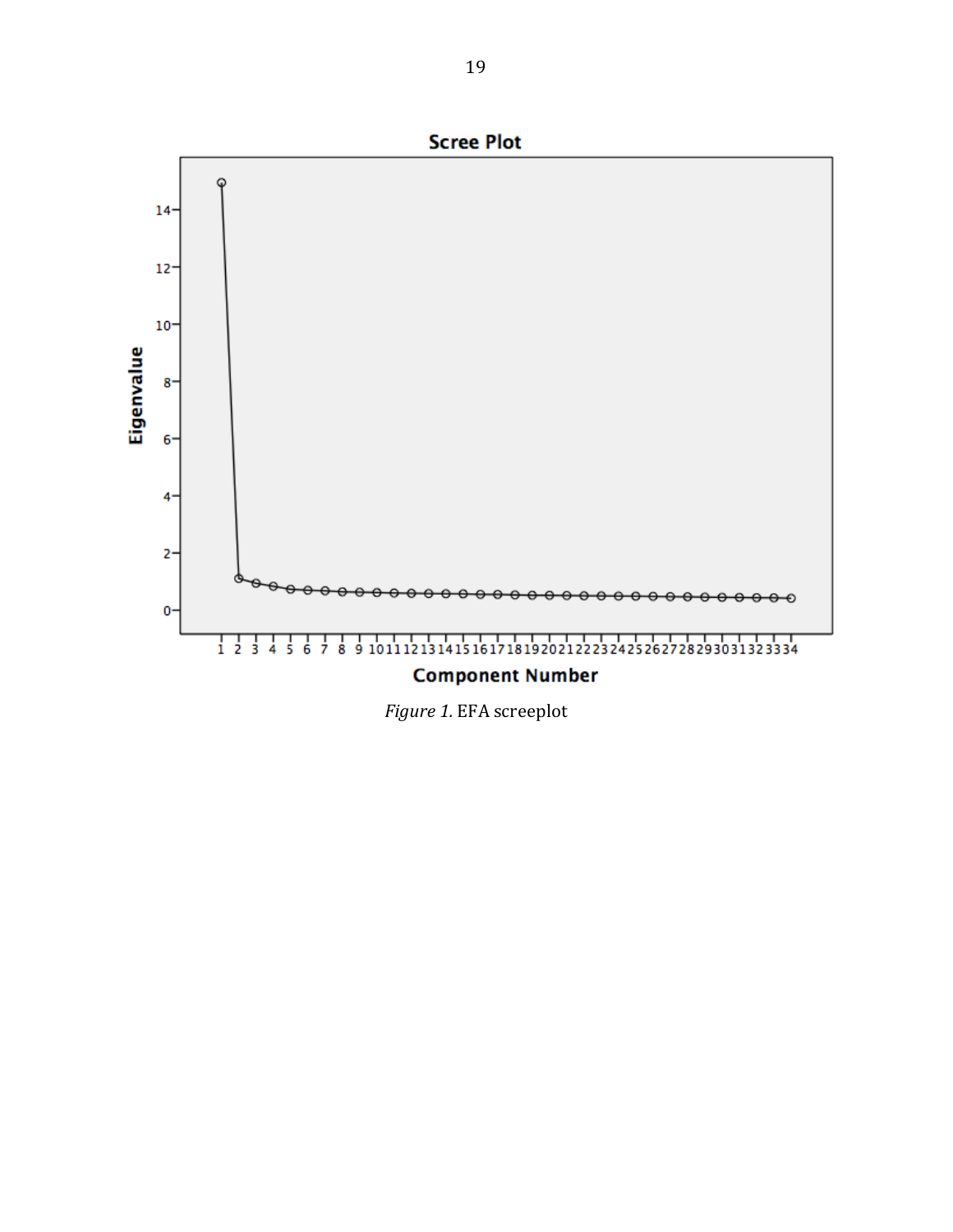# Table 4

| <b>Total Variance Explained</b> |
|---------------------------------|
|---------------------------------|

|                         | TULUI VUTIURUL LAPIURULU | Initial Eigenvalues |                      | <b>Extraction Sums of</b> |       | Rotations Sums of       |       |        |                      |
|-------------------------|--------------------------|---------------------|----------------------|---------------------------|-------|-------------------------|-------|--------|----------------------|
|                         |                          |                     |                      | Squared Loadings          |       | <b>Squared Loadings</b> |       |        |                      |
| <u>Comp.</u>            | <b>Total</b>             |                     | <u>% Var. Cum. %</u> | Total                     |       | <u>% Var. Cum. %</u>    | Total |        | <u>% Var. Cum. %</u> |
| $\mathbf{1}$            | 14.948                   | 43.965              | 43.965               | 14.948                    |       | 43.965 43.965           | 8.725 | 25.661 | 25.661               |
| 2                       | 1.107                    | 3.256               | 47.22                | 1.107                     | 3.256 | 47.220                  | 7.330 | 21.559 | 47.220               |
| $\sqrt{3}$              | .941                     | 2.768               | 49.988               |                           |       |                         |       |        |                      |
| $\overline{\mathbf{r}}$ | .836                     | 2.46                | 52.448               |                           |       |                         |       |        |                      |
| 5                       | .731                     | 2.151               | 54.6                 |                           |       |                         |       |        |                      |
| 6                       | .698                     | 2.052               | 56.652               |                           |       |                         |       |        |                      |
| $\overline{7}$          | .679                     | 1.997               | 58.648               |                           |       |                         |       |        |                      |
| $\, 8$                  | .642                     | 1.889               | 60.538               |                           |       |                         |       |        |                      |
| 9                       | .631                     | 1.855               | 62.392               |                           |       |                         |       |        |                      |
| 10                      | .617                     | 1.814               | 64.206               |                           |       |                         |       |        |                      |
| 11                      | .601                     | 1.768               | 65.974               |                           |       |                         |       |        |                      |
| 12                      | .591                     | 1.737               | 67.711               |                           |       |                         |       |        |                      |
| 13                      | .581                     | 1.708               | 69.419               |                           |       |                         |       |        |                      |
| 14                      | .575                     | 1.691               | 71.11                |                           |       |                         |       |        |                      |
| 15                      | .571                     | 1.679               | 72.789               |                           |       |                         |       |        |                      |
| 16                      | .554                     | 1.63                | 74.419               |                           |       |                         |       |        |                      |
| 17                      | .551                     | 1.622               | 76.041               |                           |       |                         |       |        |                      |
| 18                      | .534                     | 1.57                | 77.611               |                           |       |                         |       |        |                      |
| 19                      | .522                     | 1.536               | 79.147               |                           |       |                         |       |        |                      |
| 20                      | .520                     | 1.529               | 80.677               |                           |       |                         |       |        |                      |
| 21                      | .513                     | 1.51                | 82.186               |                           |       |                         |       |        |                      |
| 22                      | .504                     | 1.482               | 83.668               |                           |       |                         |       |        |                      |
| 23                      | .500                     | 1.47                | 85.138               |                           |       |                         |       |        |                      |
| 24                      | .494                     | 1.452               | 86.59                |                           |       |                         |       |        |                      |
| 25                      | .491                     | 1.443               | 88.033               |                           |       |                         |       |        |                      |
| 26                      | .484                     | 1.423               | 89.457               |                           |       |                         |       |        |                      |
| 27                      | .475                     | 1.396               | 90.853               |                           |       |                         |       |        |                      |
| 28                      | .469                     | 1.381               | 92.233               |                           |       |                         |       |        |                      |
| 29                      | .457                     | 1.344               | 93.577               |                           |       |                         |       |        |                      |
| 30                      | .450                     | 1.325               | 94.902               |                           |       |                         |       |        |                      |
| 31                      | .447                     | 1.313               | 96.215               |                           |       |                         |       |        |                      |
| 32                      | .437                     | 1.286               | 97.502               |                           |       |                         |       |        |                      |
| 33                      | .434                     | 1.276               | 98.778               |                           |       |                         |       |        |                      |
| 34                      | .415                     | 1.222               | 100                  |                           |       |                         |       |        |                      |

*Note.* Comp. = Component. % Var = % of Variance. Cum. % = Cumulative %.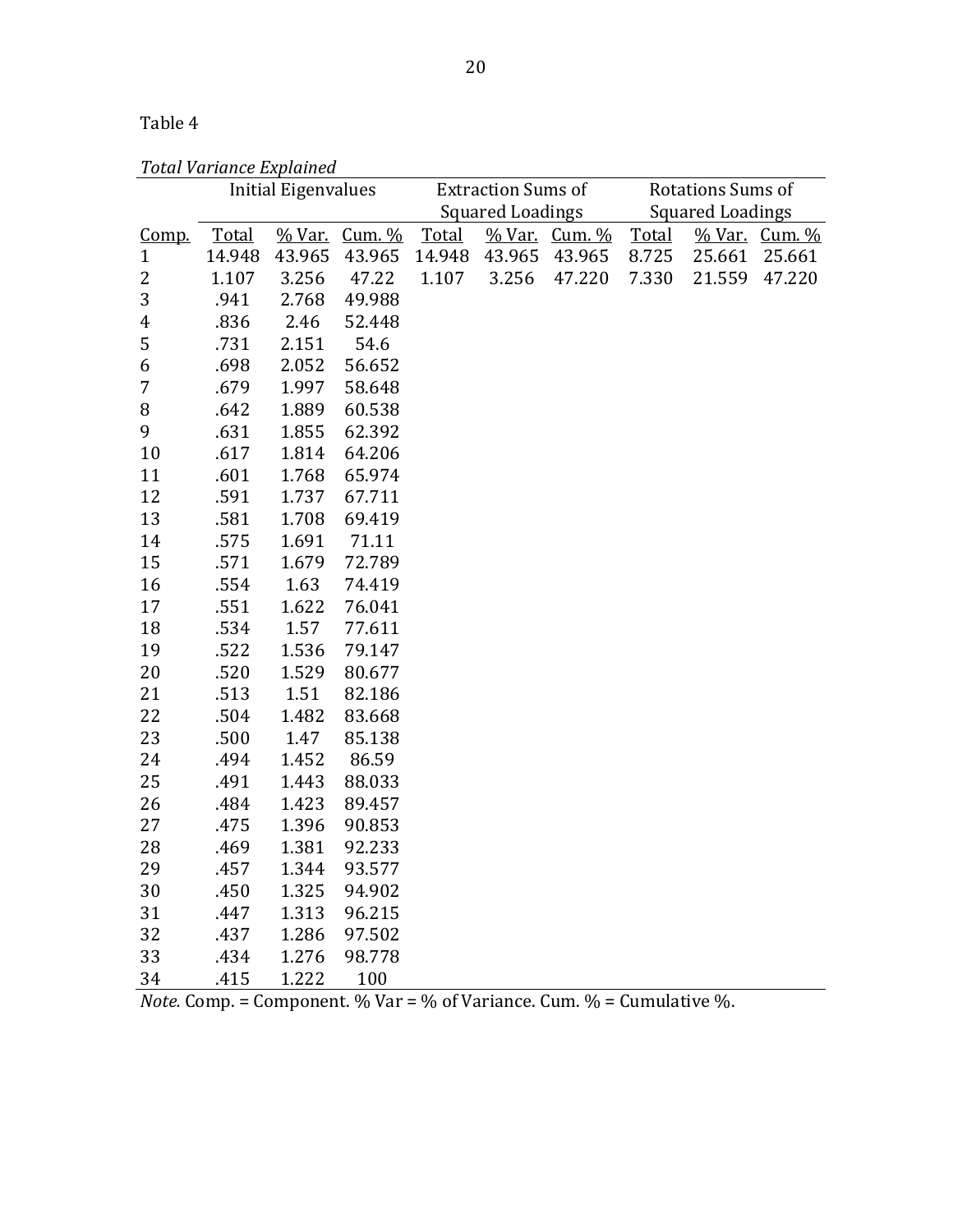| Table 5 |  |
|---------|--|
|         |  |

| <b>Rotated Component Matrix</b> |  |  |  |
|---------------------------------|--|--|--|
|---------------------------------|--|--|--|

|             |             | Component      |
|-------------|-------------|----------------|
| <b>Item</b> | $\mathbf 1$ | $\overline{2}$ |
| $P1_F$      | 0.678       |                |
| $P1_E$      | 0.639       |                |
| P1_AA       | 0.637       |                |
| $P1_A$      | 0.635       |                |
| $P1_G$      | 0.633       |                |
| $P1_C$      | 0.599       |                |
| $P1_D$      | 0.598       |                |
| $P1_K$      | 0.59        |                |
| $P1_B$      | 0.589       |                |
| $P1_L$      | 0.589       |                |
| $P1_H$      | 0.58        |                |
| $P1_I$      | 0.569       |                |
| P1_FF       | 0.557       | .408           |
| $P1_Z$      | 0.551       |                |
| $P1_M$      | 0.547       | .433           |
| $P1_Q$      | 0.542       | .445           |
| $P1_Y$      | 0.538       |                |
| P1_HH       | 0.509       | .479           |
| P1          | 0.505       |                |
| P1_EE       | 0.489       | 0.462          |
| P1_DD       | 0.471       | 0.46           |
| P1_GG       | 0.469       | 0.434          |
| $P1_0$      |             | 0.701          |
| $P1_V$      |             | 0.672          |
| $P1_S$      |             | 0.649          |
| $P1_R$      |             | 0.642          |
| $P1_W$      |             | 0.631          |
| $P1_P$      |             | 0.607          |
| $P1_N$      |             | 0.597          |
| $P1_T$      |             | 0.589          |
| $P1_U$      |             | 0.587          |
| P1_BB       | .437        | 0.526          |
| P1_CC       | .463        | 0.509          |
| $P1_X$      | .449        | 0.482          |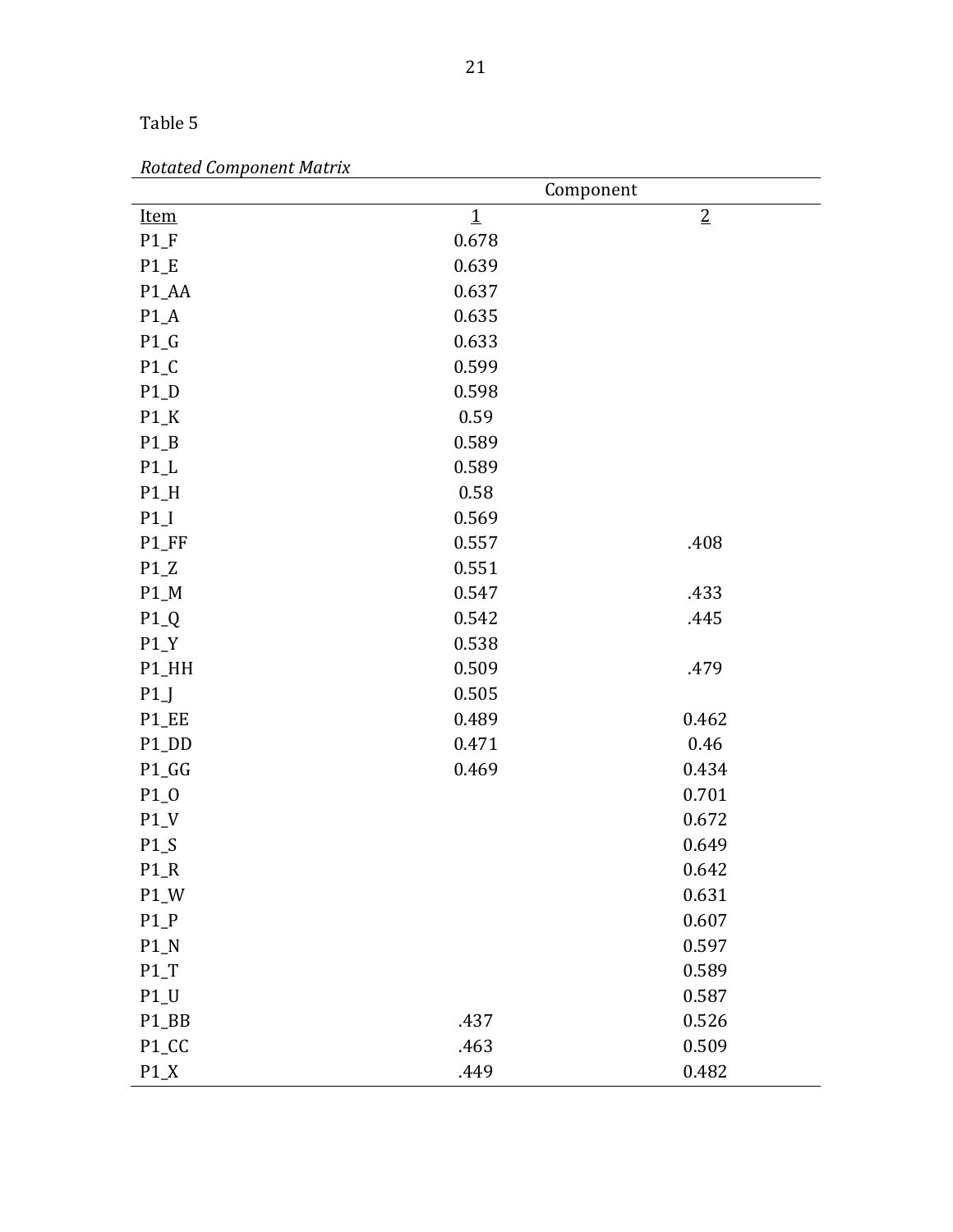#### **CHAPTER 5**

## **DISCUSSION**

The purpose of this study was to assess the internal consistency reliability of the COR Advantage by looking at Cronbach alpha's and the Spearman-Brown coefficients between the different variables of the instrument. Using an exploratory factor analysis to examine the factor structure and then also looking at the reliability estimates of those produced factors would also provide a better understanding of the instrument's reliability.

#### **Cronbach's Alpha**

The coefficient Cronbach's alpha is used to estimate the reliability of an instrument. This estimate tells us how much of the total item score variance is due to true score variance (Crocker and Algina, 1986, p. 139). Cronbach alpha can be obtained multiple times on instrument that contains multiple subcategories such as the COR Advantage. Being able to view some of the psychometric properties of an instrument from multiple aspects, so to speak, give a clearer image of where the strong and weak points are, as well as where and how the instrument can be improved.

The results from this study were similar to that of the studies conducted by Schweinhart et al. (1993) and Barghaus and Fantuzzo (2014) on previous versions of the COR. Obtaining a Cronbach coefficient level of .963 for all 34 items indicates a possibility of a psychometrically sound instrument. High coefficient levels are desired when estimating an instrument's reliability, but it is accepted that a reliability coefficient of at least .70 is generally accepted. A rule of thumb regarding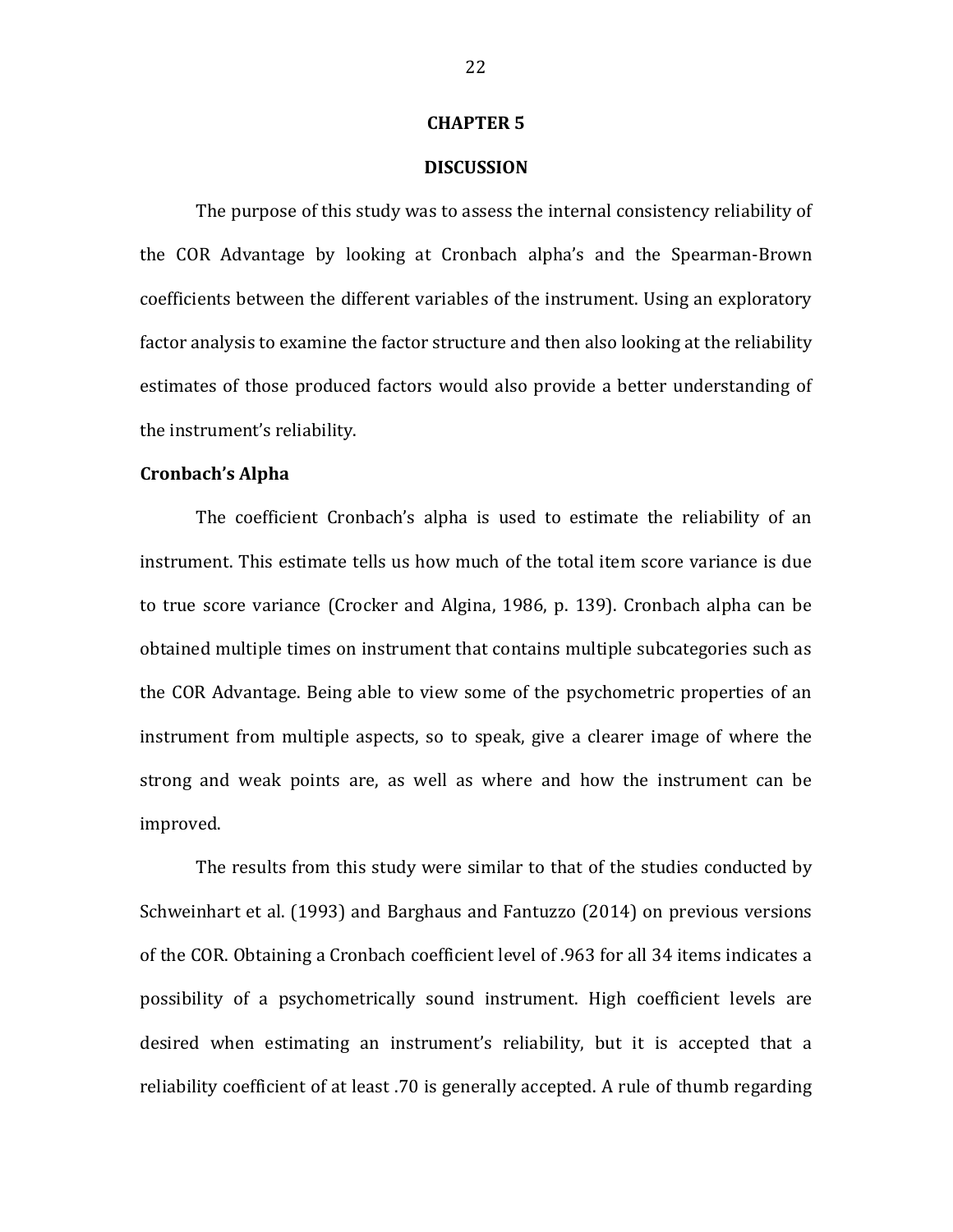alpha coefficient levels that was provided by George and Mallory (2003) states, "\_ > .9 – Excellent, \_ > .8 – Good, \_ > .7 – Acceptable, \_ > .6 – Questionable, \_ > .5 – Poor, and  $\leq$  .5 – Unacceptable" (p. 231). In the study conducted by Schweinhart et al. (1993), alpha coefficients ranged from .72 to .93 for the six developmental domains. In their study, scales with many items tended to have higher coefficients and those with fewer items had lower coefficients. As displayed in Table 1, these results correspond to the results yielded by this study where alpha coefficients ranged from .659 to .848 (Physical Development & Health, 3 items and Language, Literacy, and Communication, 7 items, respectively).

These results enforce the idea that, "the precision of the reliability estimate is directly related to the number of test items" (Nunnally, 1978, p. 243). For these 8 developmental areas having an average of coefficient of .768, ranging from .659 to .848, the ones that really stick out and should be addressed are Approaches to Learning, Social Studies and, most importantly, Physical Development & Health. All 3 of these developmental areas have the lowest number of items (3) as well as the lowest alpha coefficients. With Physical Development & Health only having an alpha coefficient of .659, it's something that should be revised. The best method to rectify these low coefficients is to add more relative items to each of these developmental areas.

In the study conducted by Barghaus and Fantuzzo (2014), all of the factors found in an exploratory factor analysis yielded high internal consistency coefficients, ranging from .89 to .96. These coefficients were very similar to the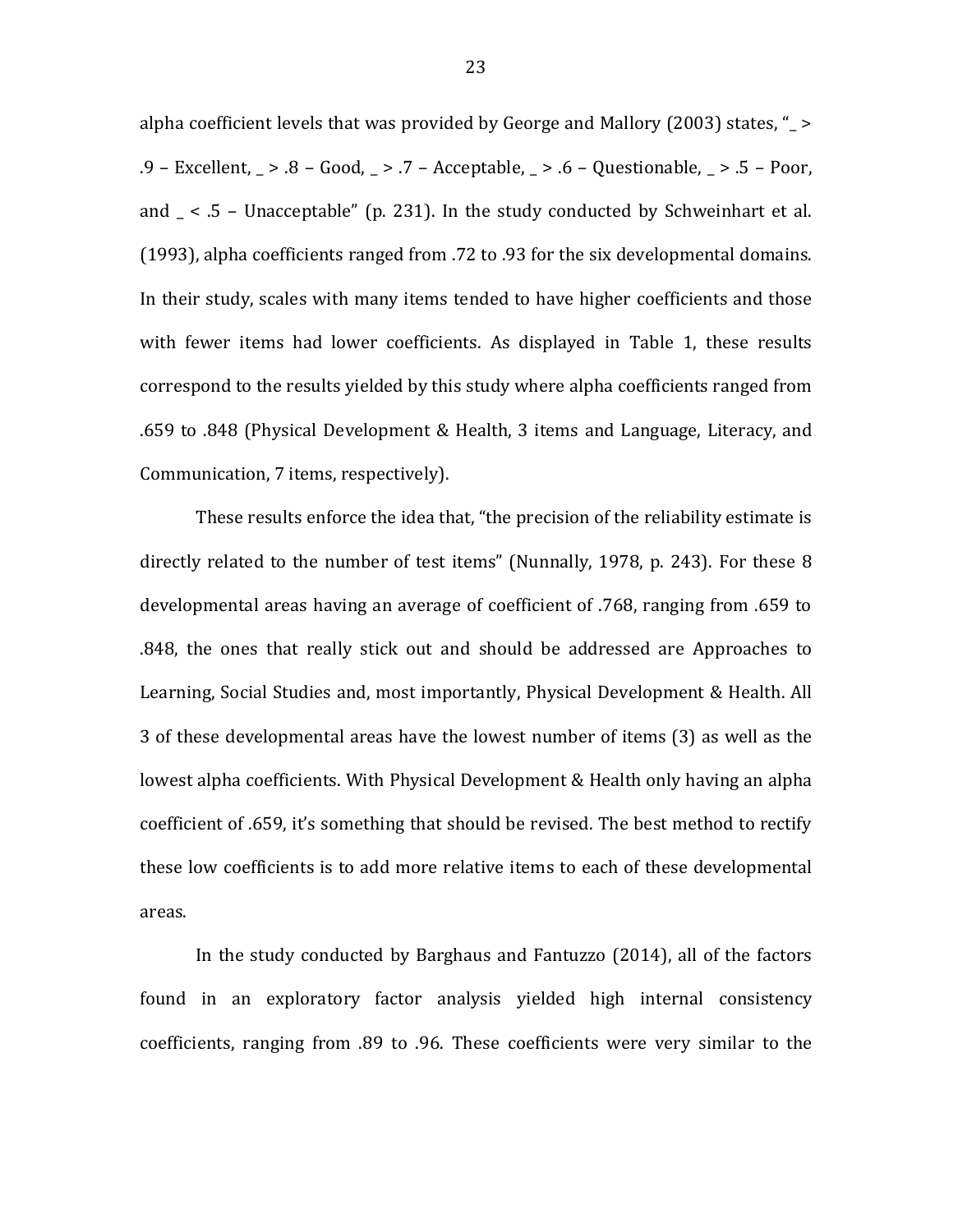results of an exploratory factor analysis done in this study where reliability coefficients ranged from .881 to .947.

#### **Spearman-Brown Prophecy Formula**

Cronbach's alpha is a commonly accepted coefficient to estimate reliability, but more is needed to get a more accurate picture of the reliability of an instrument. The Spearman-Brown Prophecy formula was used on all of the same variables in the same manner that was used to obtain the multiple Cronbach alphas in this study. Results yielded similar results to that of the Cronbach alphas, the small differences are due to differences in sample variances. Spearman-Brown coefficients ranged from .681 to .858 across the 8 different developmental domains. An examination of the 34 items on the test indicated a Spearman-Brown index of .948. The Spearman-Brown coefficients of the factors produced by the exploratory factor analysis were .873 to .929.

### **Exploratory Factor Analysis**

The Cronbach alpha and Spearman-Brown coefficients produced are indicative of a fairly reliable assessment. Given the relatively small number of items (34), it was not expected that the results of an exploratory factor analysis would yield an 8 factor solution, aligning with the 8 developmental categories. While running an exploratory factor analysis, Kaiser-Meyer-Olkin (KMO) Measure of Sampling Adequacy and Bartlett's Test of Sphericity were run to compare correlations to partial correlations and to test for correlations appropriate in a factor analysis. Results of KMO yielded .989, indicating that a lower-dimensional representation of the data is not likely. Based on Kaiser's (1974) characterization of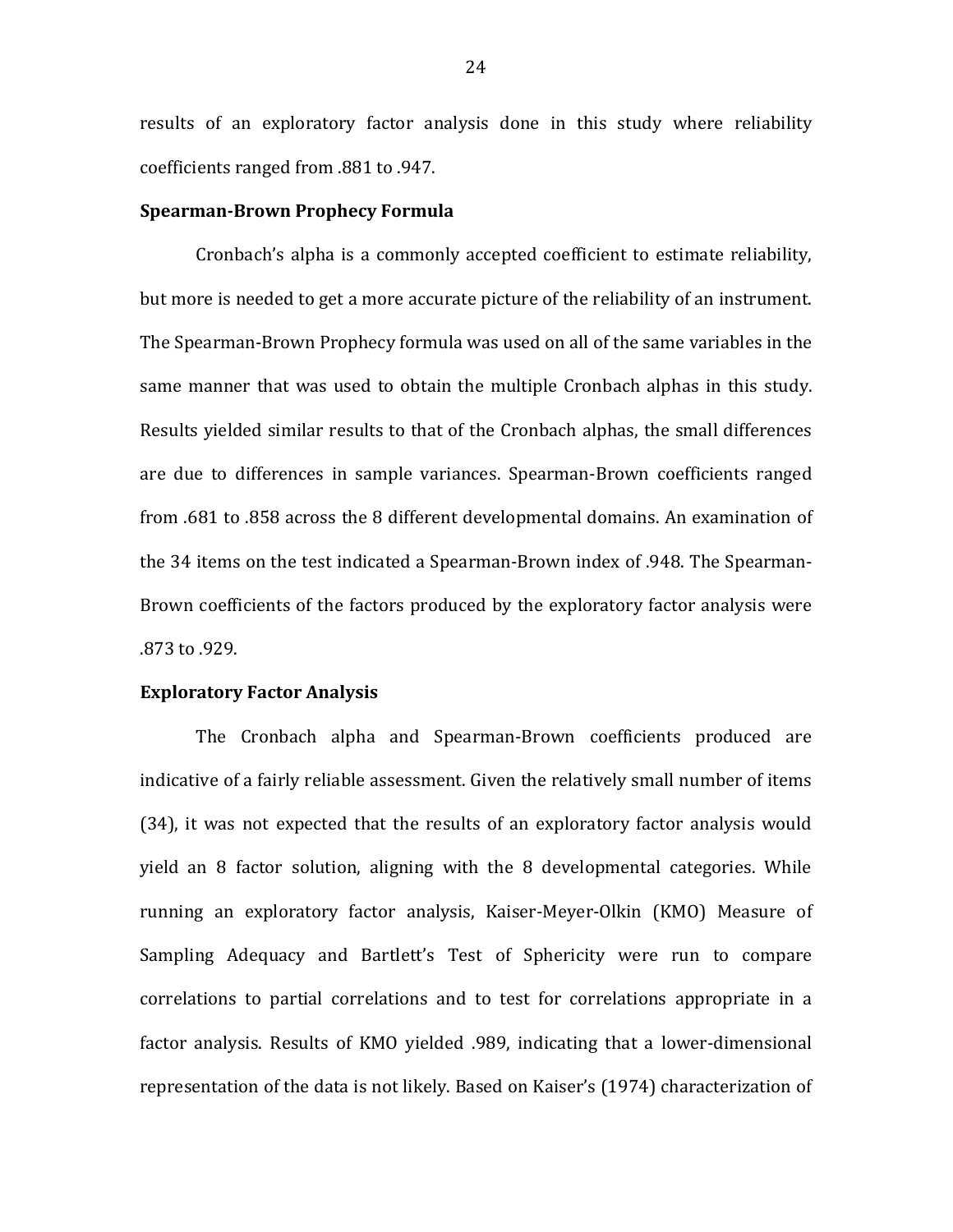KMO values, .989 would be classified as 'marvelous.' Bartlett's Test of Sphericity yielded a statistically significant result of  $p < .000$ . This significant result indicates that the correlations are appropriate to continue on with a factor analysis.

The factor analysis used the default, for SPSS, principal component extraction method, a varimax rotation and only eigenvalues greater than 1 were accepted. Coefficients below .40 were suppressed in order to more clearly see where some of the specific items load. Results of the factor analysis yielded a 2-factor solution. Interpretation of the 2 factors and what items loaded on each were displayed using 2 different methods. One method included cross loadings on the factors and one without them. Under the first method, items that cross-loaded on both factors were included on the factor which the item had a higher loading. Under the second method, items that cross-loaded on both factors were excluded from both factors. The two-factor solution from a rotated exploratory factor analysis explained 47.22% of the variance.

## **Recommendations**

Based on the sample available for this study, it can be concluded the COR Advantage is reliable, with the possible exception of the Physical Development & Health developmental domain. Therefore, this instrument can be recommended for tracking child developments and progress, assist in translating anecdotal reports into a comprehensible language that parents, teachers and administrators can understand, and improve lesson plans and curriculums. If proper items were added to these domains with low alpha coefficients, the coefficients should increase. This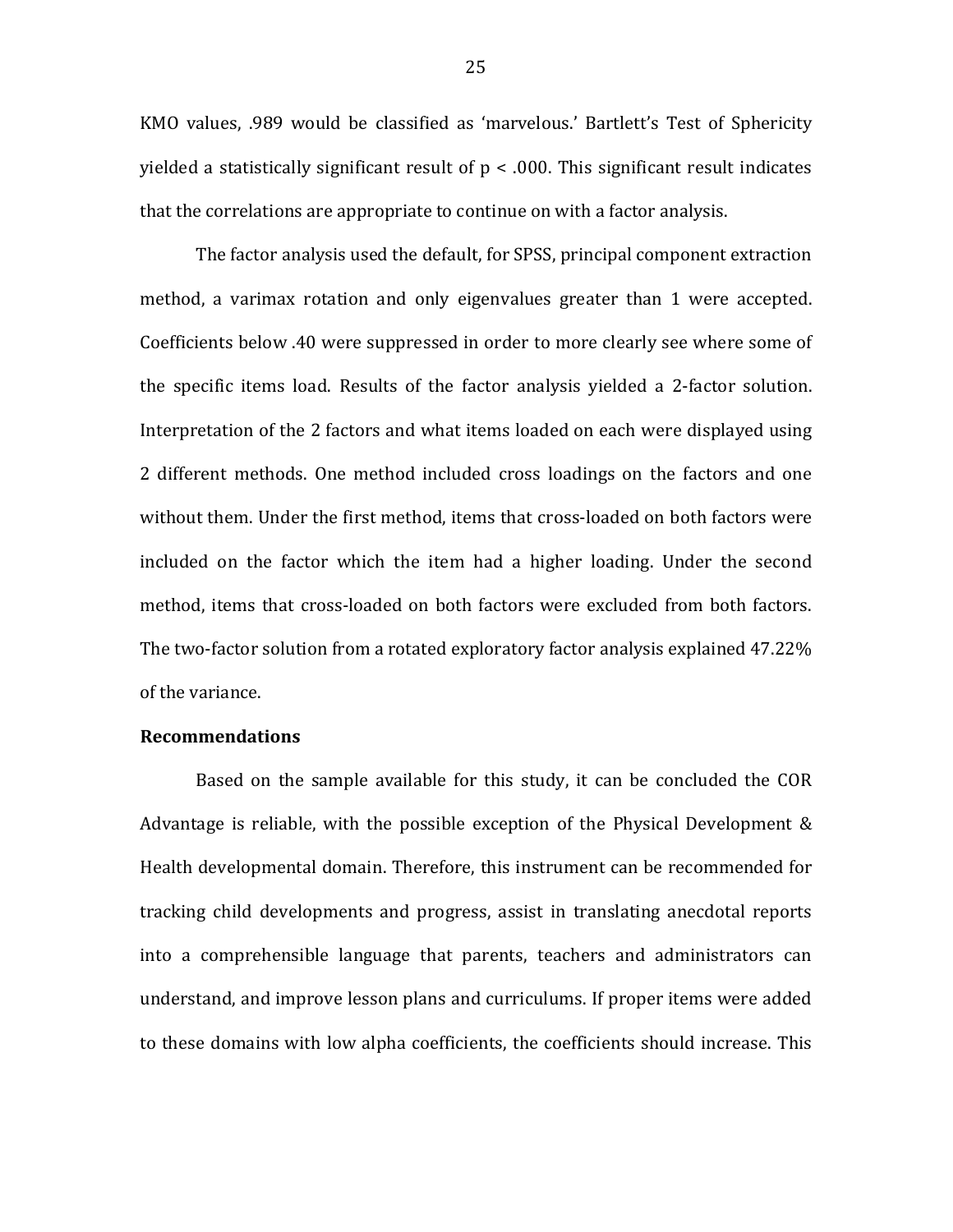process of test evaluation and updates are something that should happen on a regular basis.

The data that was used in this study was taken from one school semester and it was limited only to children aged 36-60 months, preschool. The age of the child and data from multiple semesters should be considered in future studies. This may provide additional insight to the COR Advantage's reliability.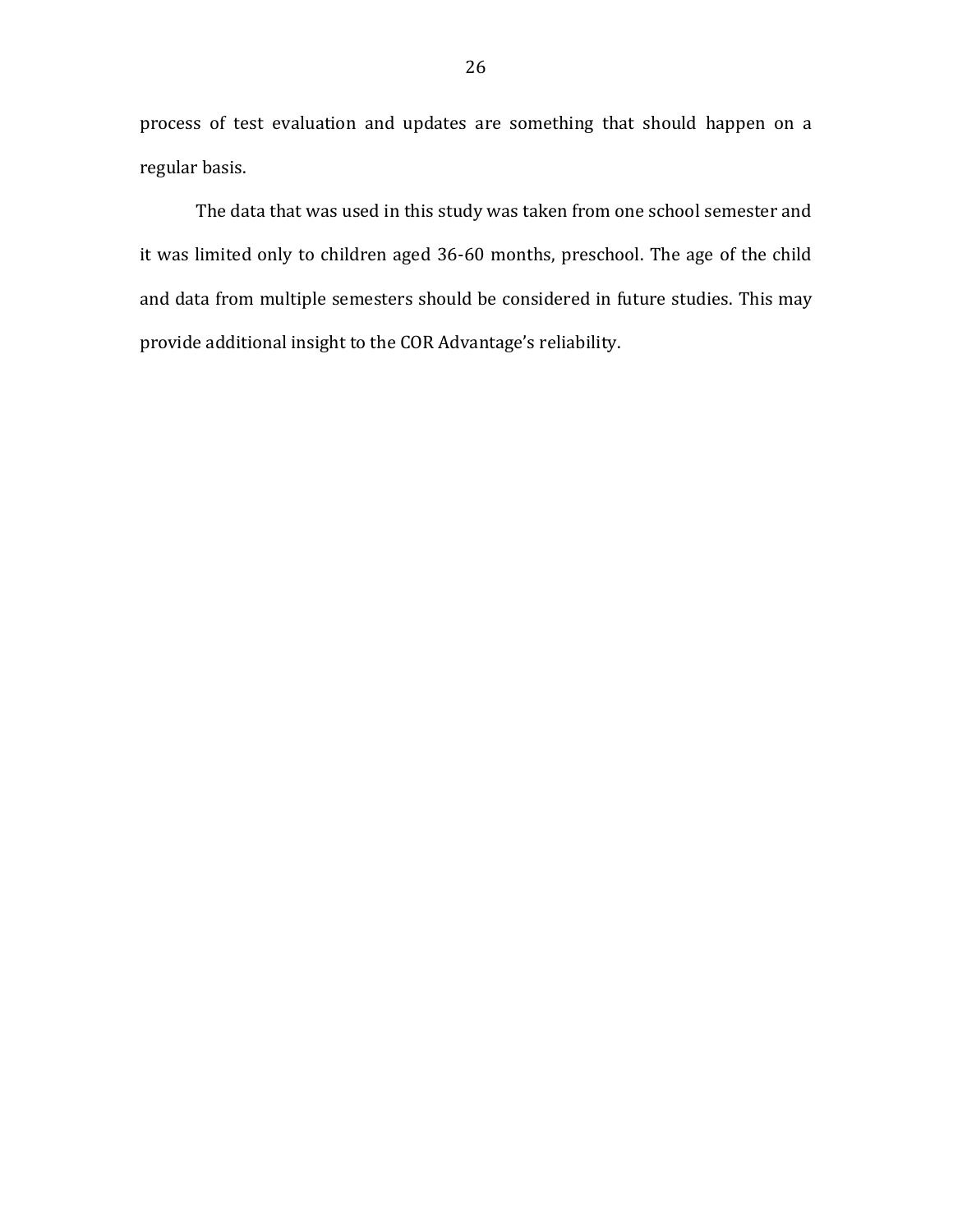#### **REFERENCES**

- Barghaus, K., & Fantuzzo, J. (2014). Validation of the preschool child observation record: Does it pass the test for use in head start? *Early Education and Development, 25*, 1118-1141.
- Cronbach, L. J. (1951). Coefficient alpha and the internal structure of tests. *Psychometrika, 16,* 297-334.
- Fantuzzo, J., Hightower, D., Grim, S., & Montes, G. (2002). Generalization of the child observation record: a validity study for diverse samples of urban, lowincome preschool children. *Early Childhood Research Quarterly, 17*, 106-125.
- George, D., & Mallery, P. (2003). *SPSS for Windows step by step: A simple guide and reference. 11.0 update* (4th ed.). Boston: Allyn & Bacon.
- HighScope Educational Research Foundation. (2013). Technical Report of the COR Advantage Validation Study.
- HighScope Educational Research Foundation. (2003). What's different about the new Preschool Child Observation Record (COR)?
- Kaiser, H. F. 1974. An index of factor simplicity. *Psychometrika* 39: 31-36.
- Miller, M. David. "Reliability." *Encyclopedia of Educational Psychology*. Ed. Neil J. Salkind and Kristin Rasmussen. Vol. 2. Thousand Oaks, CA: SAGE Publications, 2008. 846-852.
- Neill, P. (2004). A better way to do preschool assessment: Announcing the Revised Preschool COR. HighScope ReSource, 23.

Nunnally, J. C. (1978). *Psychometric theory* (2nd ed.). New York: McGraw-Hill.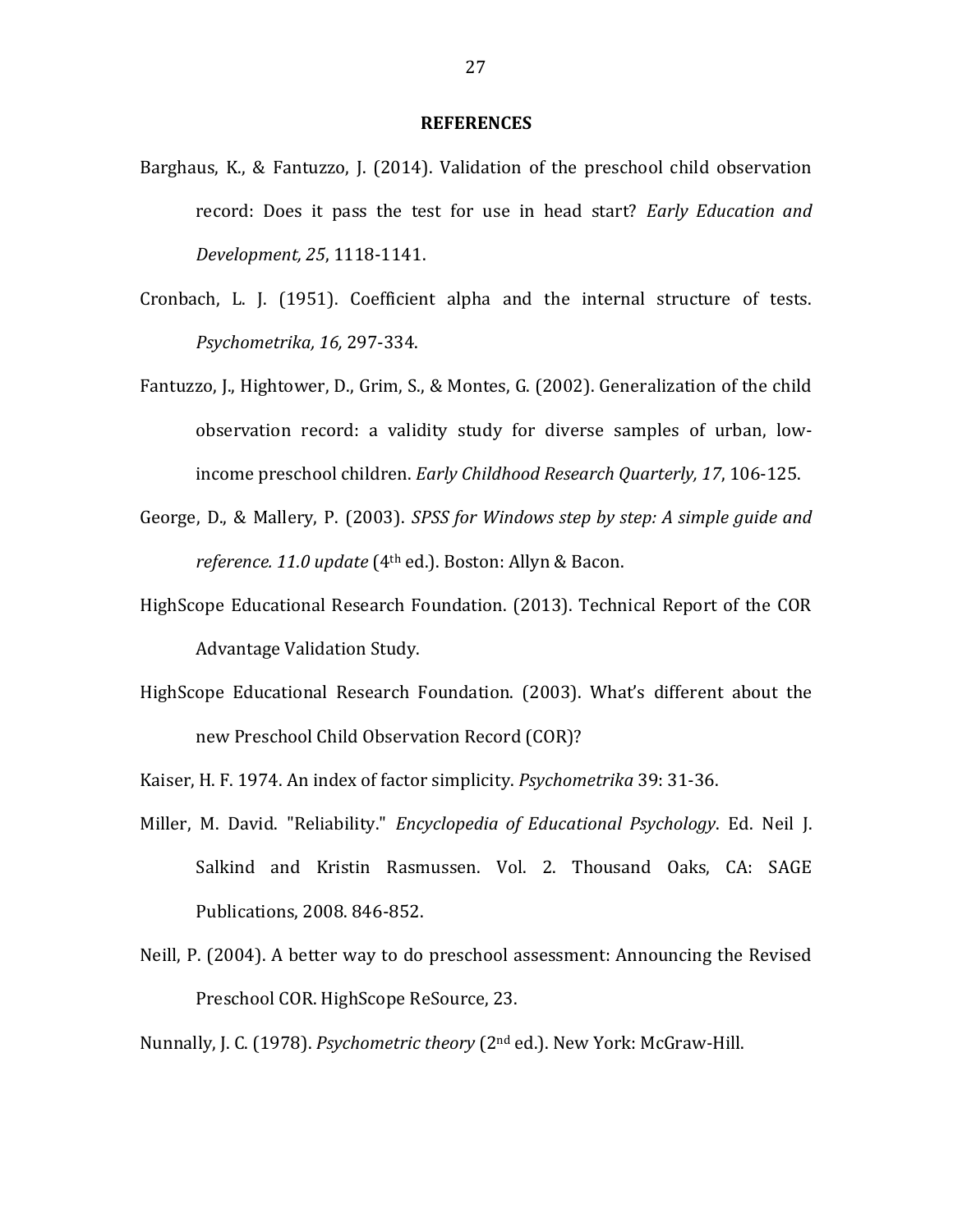Schweinhart, L. J., McNair, S., Barnes, H., & Larner, M. (1993). Observing young children in action to assess their development: The high/scope child observation record study. *Educational and Psychological Measurement*, *53*, 445-455.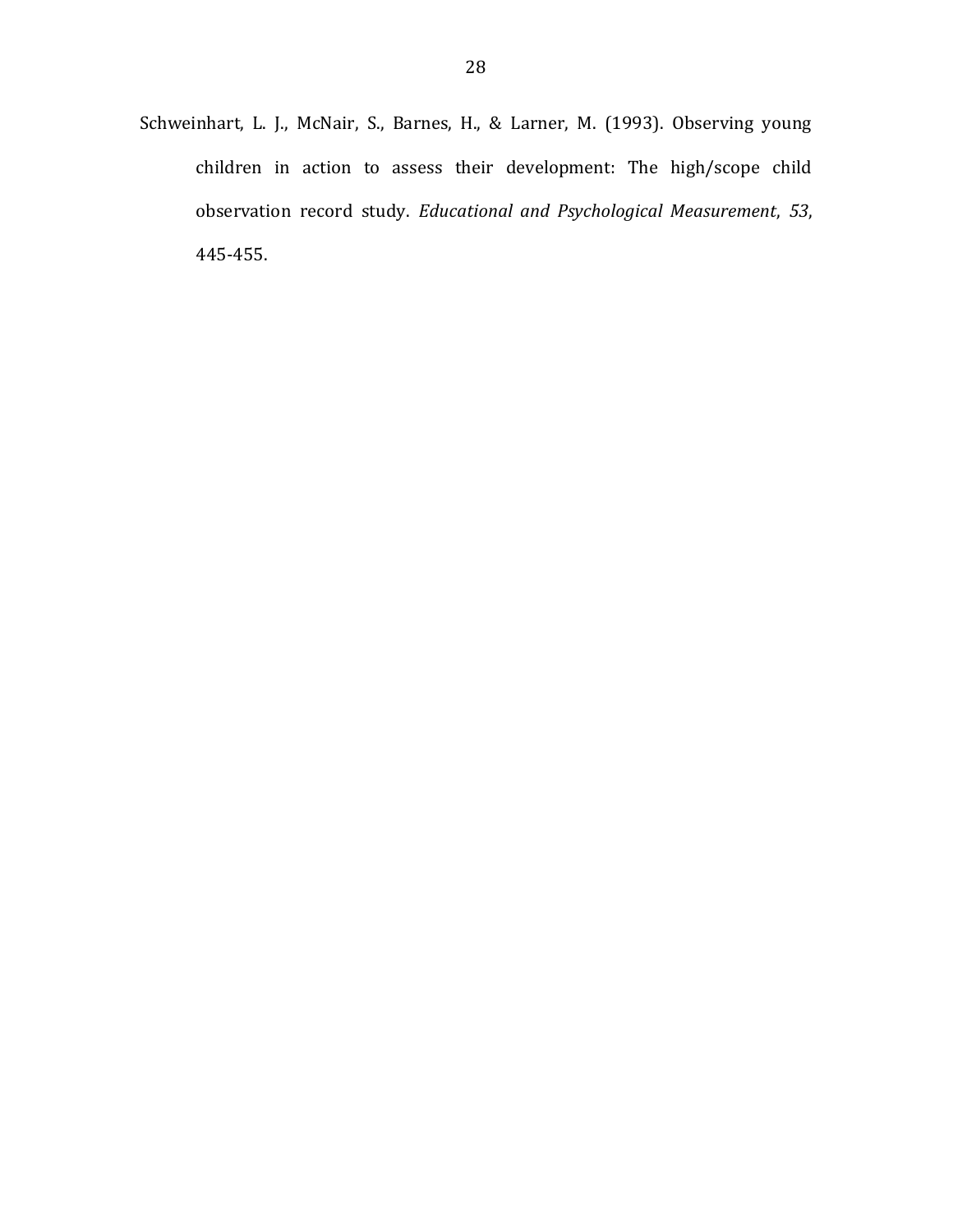#### **ABSTRACT**

## **SSESSING THE RELIABILITY OF THE COR ADVANTAGE**

by

## **VINCENT CAHALAN**

#### **May 2015**

**Advisor:** Dr. Shlomo Sawilowsky

**Major:** Educational Evaluation and Research

**Degree:** Master of Education

The purpose of this study is to first assess the internal consistency reliability of the COR Advantage with Cronbach's alpha for the entire scale and the Spearman-Brown prophecy formula for the subscales. The second is to examine the internal factor structure of the eight developmental domains by exploratory factor analysis. Results of the analyses yielded relatively high alpha coefficients ranging from .659 to .963. The exploratory factor analysis produced a two-factor solution that accounted for 47.22% of the variance. These results, with the exception of the Physical Development & Health developmental area having an alpha coefficient of .659, are indicative of a fairly reliable assessment. With an average alpha coefficient of .768, George and Mallery (2003), would classify this assessment as at least "acceptable" (p. 231).